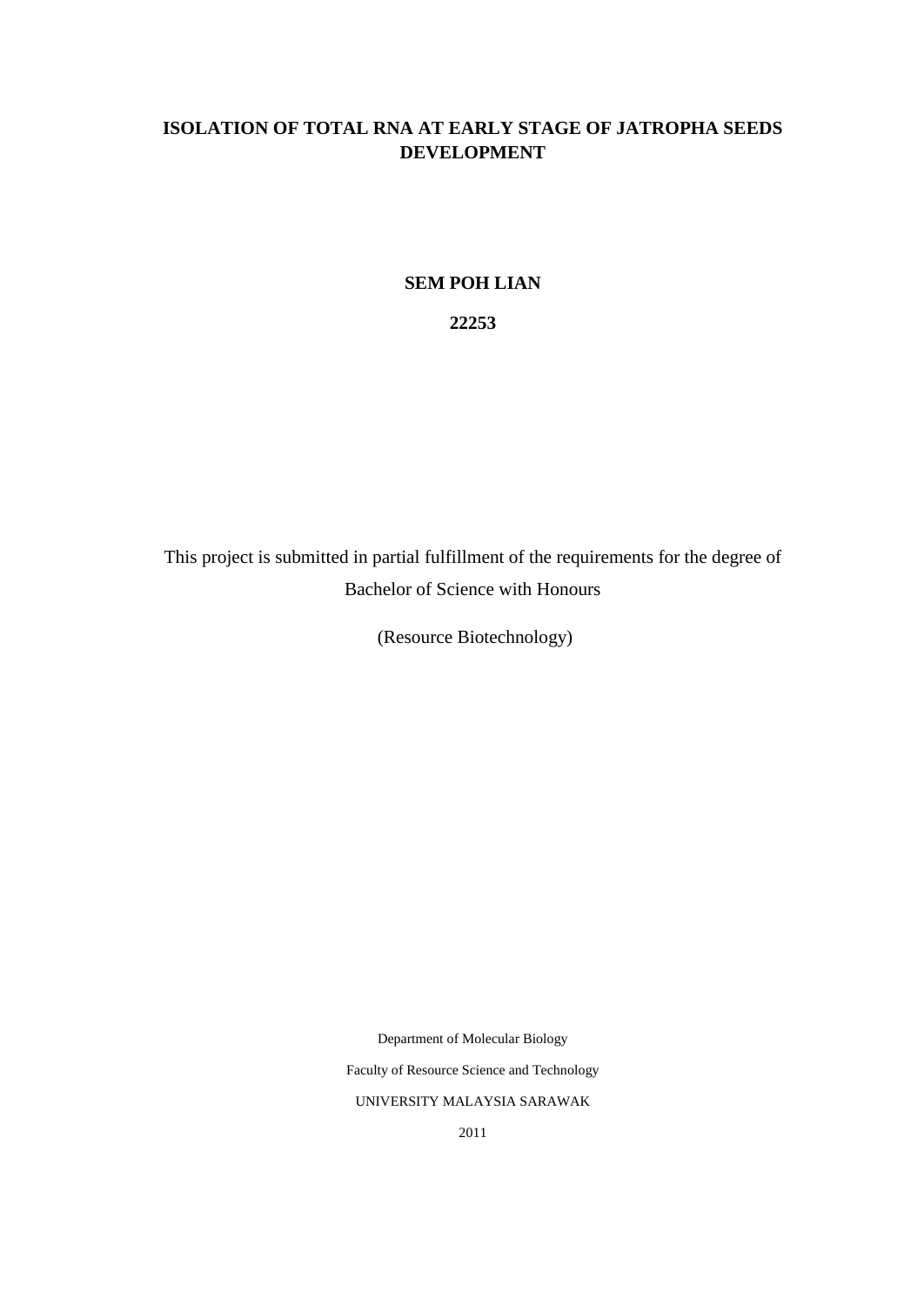# **ACKNOWLEDGEMENT**

First and foremost, I would like to express my appreciation and gratitude to my supervisor, Madame Safarina Ahmad and co-supervisor, Associate Professor Dr Hairul Azman Roslan for their guidance and encouragement throughout this project. A special thank to Associate Professor Dr Awang Ahamad Sallehin Awang Husaini, master students in Genetic Engineering Laboratory, Molecular Genetic Laboratory, Proteomics Laboratory who were very helpful and understanding. I also would like to thank Alam Widuri Sdn. Bhd. for providing the Jatropha seeds samples. My sincere appreciation goes to my family members who always give their support and encouragement to me. Last but not least, I personally thank to all the lab assistants, all my friends who helped and assisted me in completing this project.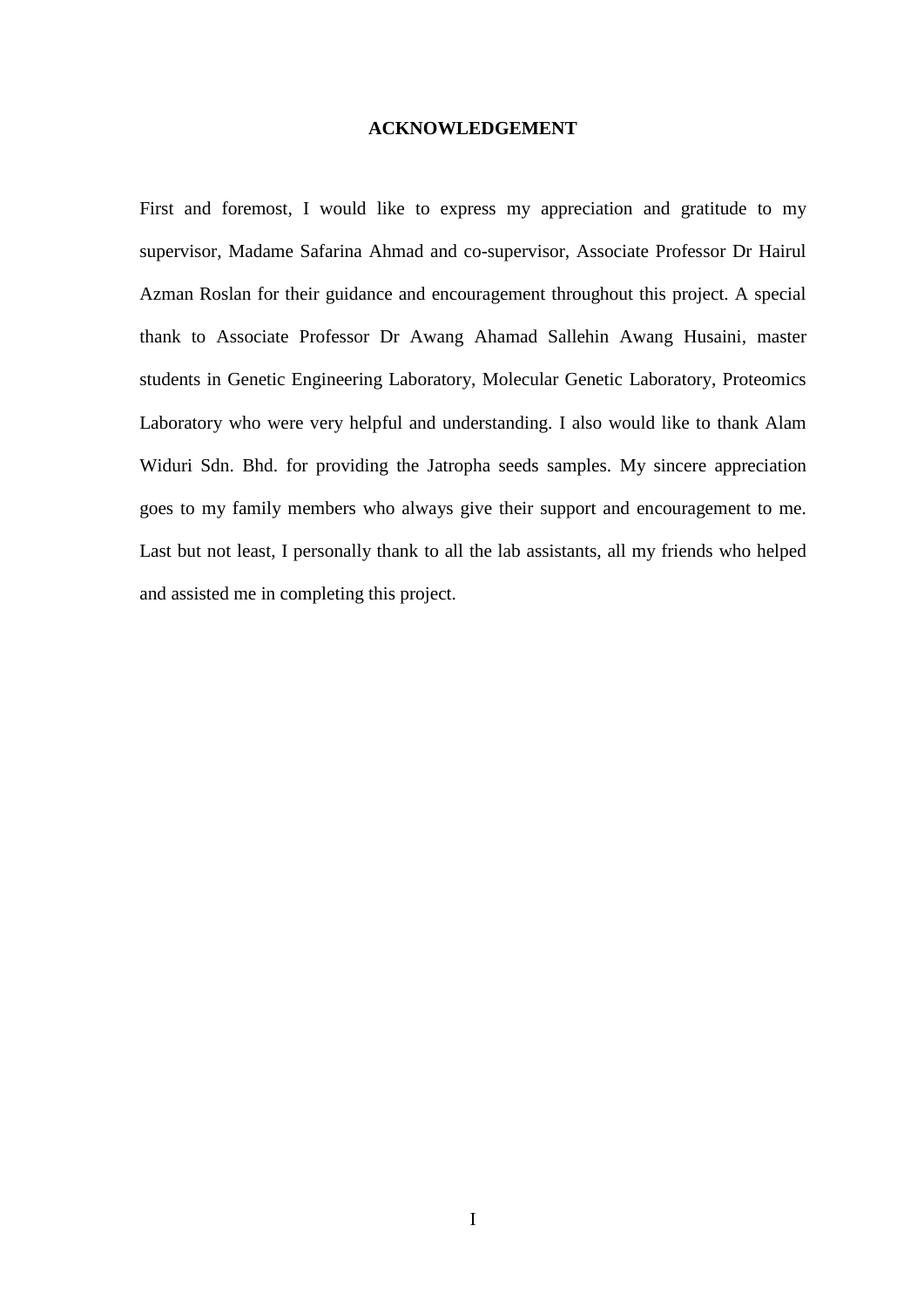# **DECLARATION**

I hereby solemnly and sincerely declare that the project work entitled "Isolation of Total RNA at Early Stage of Jatropha Seeds Development" submitted to the Faculty of Resource Science and Technology, University Malaysia Sarawak is a presentation of my original research work and that it has not been submitted anywhere for any award. The work was done under the guidance of Madame Safarina Ahmad and this report work is submitted in the partial fulfillment of the requirement for the award of the Bachelor of Science with Honours in Resource Biotechnology.

---------------------------

Sem Poh Lian

Faculty of Resouce Science and Technology

Department of Molecular Biology

University Malaysia Sarawak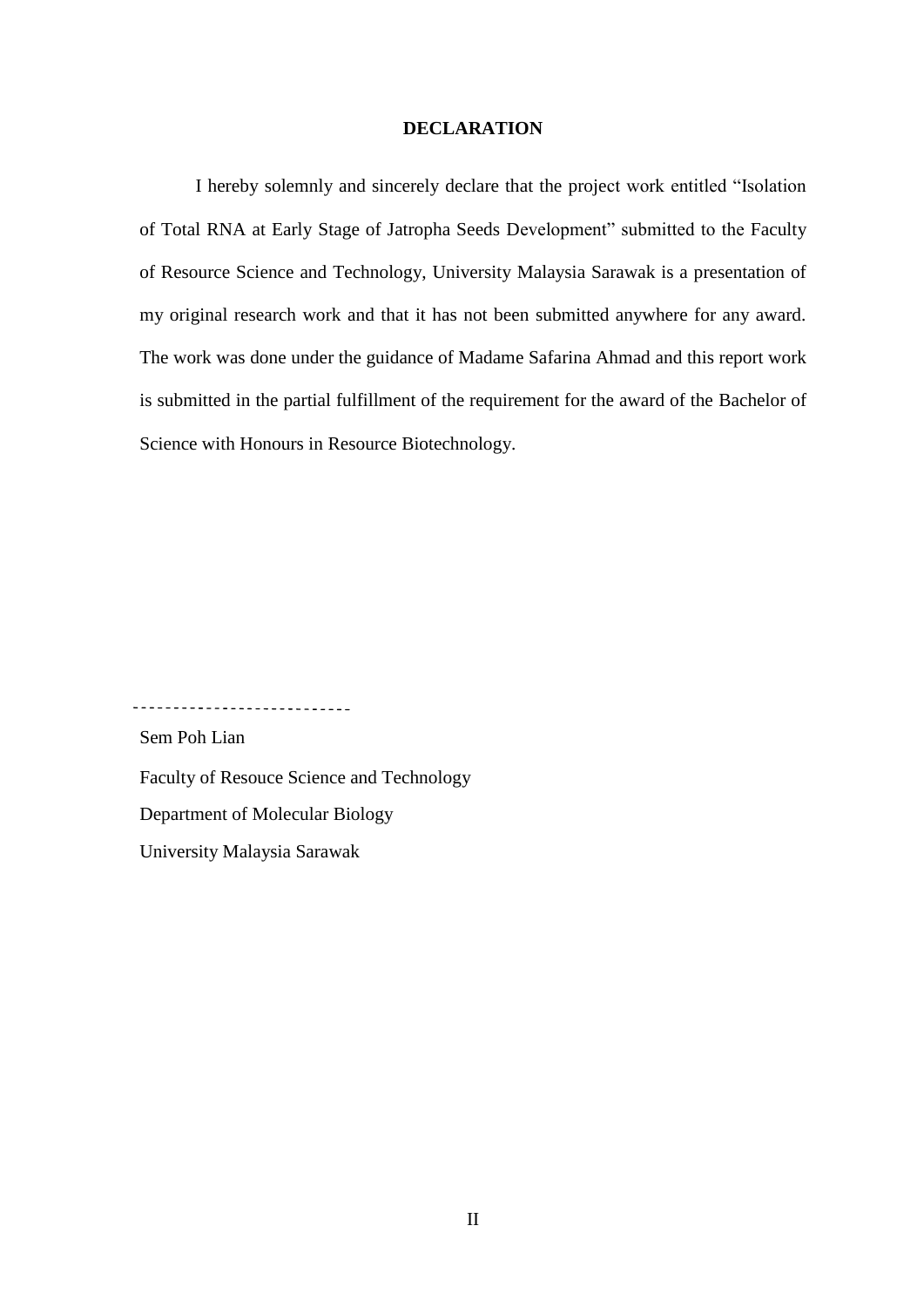# **TABLE OF CONTENTS**

| <b>ACKNOWLEDGEMENT</b>                       | I              |
|----------------------------------------------|----------------|
| <b>DECLARATION</b>                           | $\mathbf{I}$   |
| <b>TABLE OF CONTENTS</b>                     |                |
| <b>LIST OF ABBREVIATION</b>                  | V              |
| <b>LIST OF TABLES AND FIGURES</b>            | VI             |
| <b>ABSTRACT AND ABSTRAK</b>                  | $\mathbf{1}$   |
| <b>1.0 INTRODUCTION</b>                      | $\overline{2}$ |
| <b>2.0 LITERATURE REVIEW</b>                 | $\overline{4}$ |
| 2.1 Jatropha curcas                          | 4              |
| 2.1.1 Lifecycle Duration of Jatropha Fruit   | 5              |
| 2.1.2 Jatropha Seeds                         | 5              |
| 2.1.3 Early Stage of Jatropha Seeds          | 8              |
| 2.1.4 Uses of Jatropha                       | 8              |
| 2.2 Total RNA                                | 9              |
| 2.3 RNA Isolation Method                     | 10             |
| <b>3.0 MATERIAL AND METHOD</b>               | 12             |
| 3.1. Sample Collection                       | 12             |
| 3.2. Preparation of Sample for RNA Isolation | 12             |
| 3.2.1 CTAB-LiCl Method I                     | 12             |
| 3.2.2 CTAB-LiCL Method II                    | 14             |
| 3.2.3 CTAB- Isopropanol                      | 15             |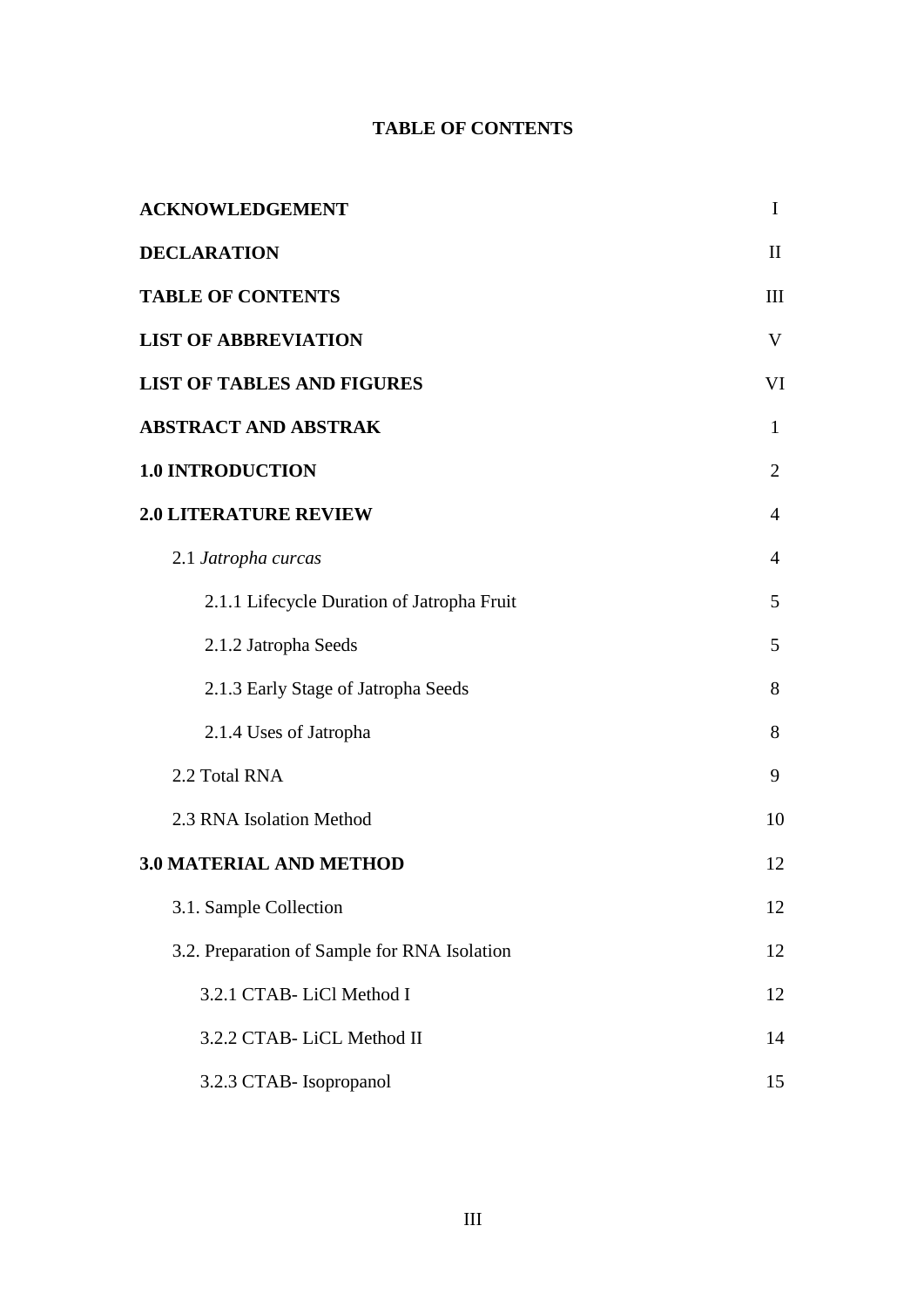| 3.3. RNA Analysis by Using Agarose Gel Eectrophoresis | 16 |
|-------------------------------------------------------|----|
| 3.4. RNA Quantification                               | 16 |
| <b>4.0 RESULT AND DISCUSSION</b>                      | 17 |
| 4.1 Preparation of Sample for RNA Isolation           | 17 |
| 4.2 Isolation of Total RNA                            | 17 |
| 4.2.1 CTAB-LiCl Method I                              | 17 |
| 4.2.2 CTAB-LiCl Method II                             | 19 |
| 4.2.3 CTAB-isoproponol                                | 20 |
| 4.3 RNA Quantification                                | 24 |
| <b>5.0 CONCLUSION AND RECOMMENDATIONS</b>             | 28 |
| <b>6.0 REFERENCES</b>                                 | 29 |
| <b>APPENDIX A</b>                                     | 33 |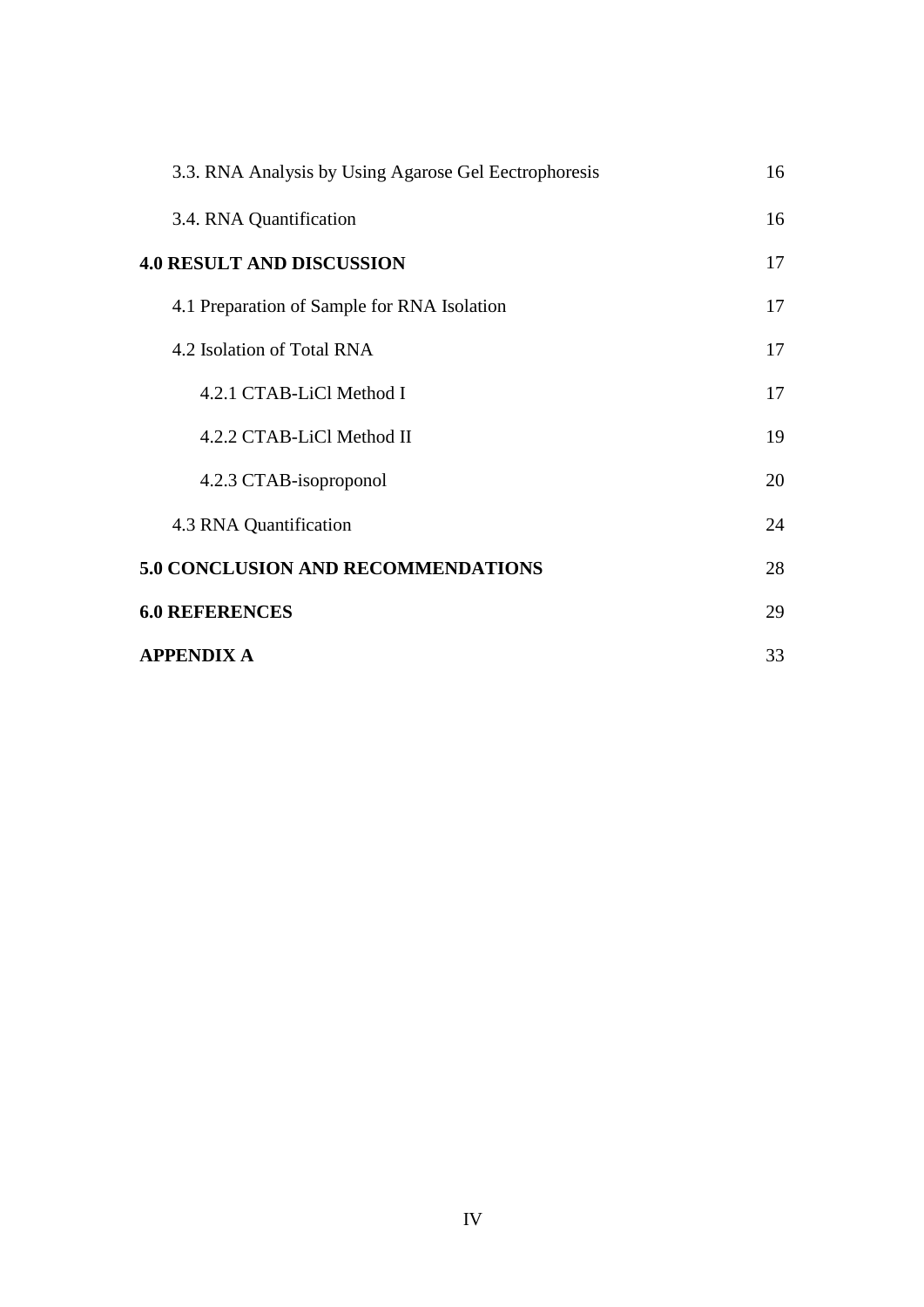# **LIST OF ABBREVIATIONS**

| cDNA        | Complementary deoxyribonucleic acid              |
|-------------|--------------------------------------------------|
| <b>CTAB</b> | Cetyltrimethylammonium bromide                   |
| <b>DEPC</b> | Diethylpyrocarbonate                             |
| <b>DNA</b>  | Deoxyribonucleic acid                            |
| <b>EDTA</b> | Ethylenediamineetetraacetic                      |
| EtBr        | Ethidium bromide                                 |
| <b>FAME</b> | Fatty acid methyl esters                         |
| <b>FFA</b>  | Free acid methyl esters                          |
| <b>NaOH</b> | Sodium hydroxide                                 |
| <b>PVP</b>  | Polyvinypyrrolidone                              |
| <b>RNA</b>  | Ribonucleic acid                                 |
| rRNA        | Ribosomal RNA                                    |
| rpm         | Revolutions per minute                           |
| RT-PCR      | Reverse transcription- Polymerase Chain Reaction |
| tRNA        | transfer RNA                                     |
| <b>TAG</b>  | Triacylglycerol                                  |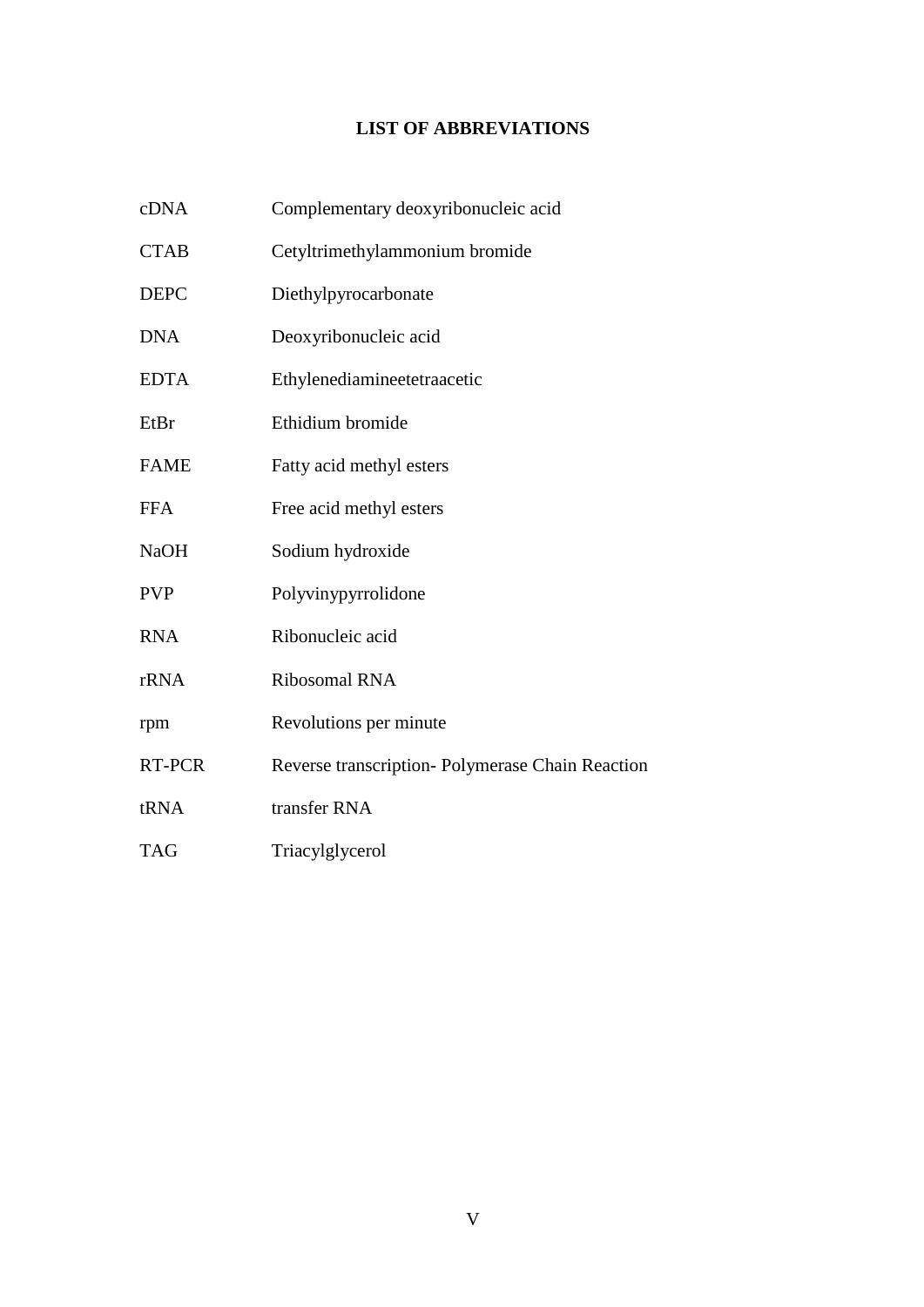# **LIST OF TABLES AND FIGURES**

# **Tables**

| Table 2.1 : Lifecycle duration of <i>J. curcas</i> fruit                  | 6. |
|---------------------------------------------------------------------------|----|
| Table 3.1: RNA isolation with different LiCl concentration (M)            | 13 |
| Table 4.1 : Spectophotometric analysis for total RNA absorbance and total |    |
| RNA yields                                                                | 24 |

# **Figures**

| Figure 2.1 : Morphology of <i>J. curcas</i> tree                                                                         | 5  |
|--------------------------------------------------------------------------------------------------------------------------|----|
| Figure 2.2 : Morphology of <i>J. curcas</i> seeds                                                                        | 6  |
| Figure 4.1 : Agarose gel analysis (1 %) of total RNA extracted from early                                                | 18 |
| stage of Jatropha seeds (CTAB-LiCl method I)                                                                             |    |
| Figure 4.2 : Agarose gel analysis (1 %) of total RNA extracted from early                                                | 19 |
| stage of Jatropha seeds (CTAB-LiCl method II)                                                                            |    |
| Figure 4.3 : Agarose gel analysis (1 %) of total RNA extracted from early<br>stage of Jatropha seeds (CTAB- isopropanol) | 21 |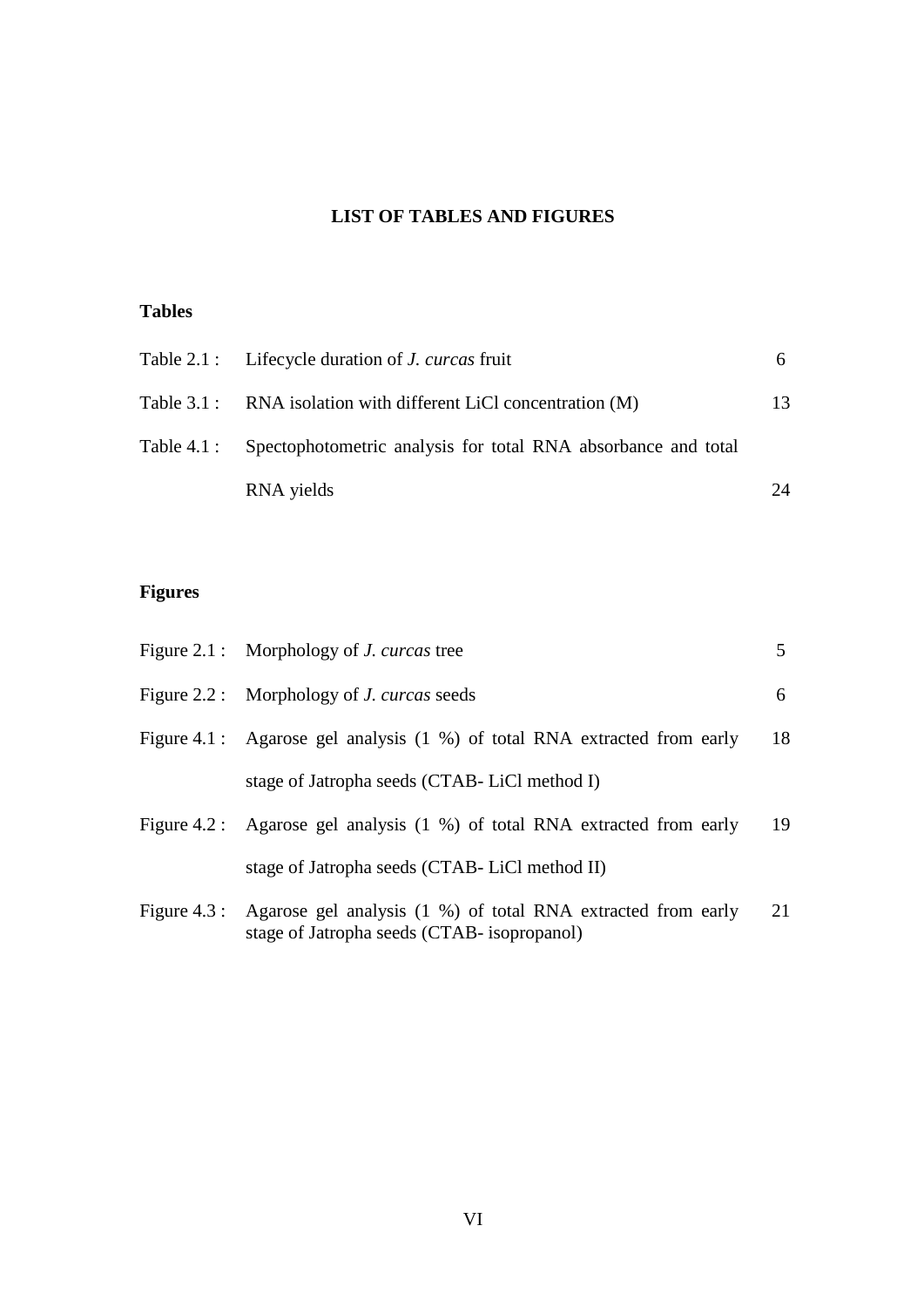# **Isolation of Total RNA at Early Stage of Jatropha Seeds Development**

# **Sem Poh Lian**

Resource Biotechnology Department of Molecular Biology Faculty of Resource Science and technology University Malaysia Sarawak

# **ABSTRACT**

*Jatropha curcas* is an oil-bearing shrub and has great potential for development as a biofuel crop. Genetic engineering technology is being adopted to improve the production and quality of the biofuel. *J. curcas* seed is rich in fatty acid, storage protein, polysaccharides and other secondary metabolites which make isolation of total RNA to be difficult. The aim for this study is to generate an effective protocol which able to isolate good quality of total RNA from early stage of Jatropha seeds that is very important for many gene expression studies. The described methods were CTAB-LiCl method I, CTAB-LiCl II and CTAB-isopropanol method. Compare to these three methods, CTAB-LiCl method II was the preferred method. This method was able to yield up to 0.239  $\mu$ g/ $\mu$ l of RNA with the A<sub>260</sub>/A<sub>280</sub> and A<sub>260</sub>/A<sub>230</sub> ratio ranged from 1.8 -2.0 and 0.619 - 1.248, respectively. This indicated total RNA free of protein contamination while slight contaminated with organic compound. Using the CTAB-LiCl method II, RNA was successfully obtained from Jatropha seeds.

**Keywords:** *Jatropha curcas,* CTAB- LiCl method, CTAB- isopropanol method, *total* RNA isolation

# **ABSTRAK**

*Jatropha curcas merupakan tumbuhan semak berkayu yang mempunyai kandungan minyak yang tinggi. J. curcas mempunyai potensi besar untuk dikembangkan sebagai sumber biofuel. Teknologi kejuruteraan genetik digunakan untuk meningkatkan pengeluaran dan kualiti biofuel. Pemencilan RNA yang berkualiti tinggi daripada biji J. curcas adalah sukar disebabkan kehadiran asid lemak, protein simpanan, polisakarida dan metabolit sekunder yang lain yang tinggi. Kajian ini dilakukan untuk menghasilkan protokol yang berkesan untuk memencilkan jumlah RNA yang berkualiti tinggi dari biji Jatropha. Kaedah yang berkesan adalah penting dalam kebanyakkan kajian ekspresi gen. Kaedah yang digunakan ialah kaedah pemencilan CTAB- LiCl I, CTAB-LiCl II dan CTAB-isopropanol. Antara ketiga-tiga kaedah ini, kaedah pemencilan CTAB-LiCl II merupakan kaedah yang paling sesuai untuk pemencilan RNA. Kaedah ini dapat menghasilkan sebanyak 0.239 µg/µl RNA dengan nisbah A260/A<sup>280</sup> dan A260/A<sup>230</sup> berkisar dari 1.8 - 2.0 dan 0.619 - 1.248* masing-masing*. Ini menunjukkan bahawa RNA bebas dari pencemaran protein tetapi tercemar dengan sebatian organik. Dengan menggunakan kaedah CTAB-LiCl II, RNA telah berjaya dipencilkan dari biji Jatropha.*

*Kata kunci: Jatropha curcas, kaedah CTAB-LiCl, kaedah CTAB-isopropanol, pemencilan RNA*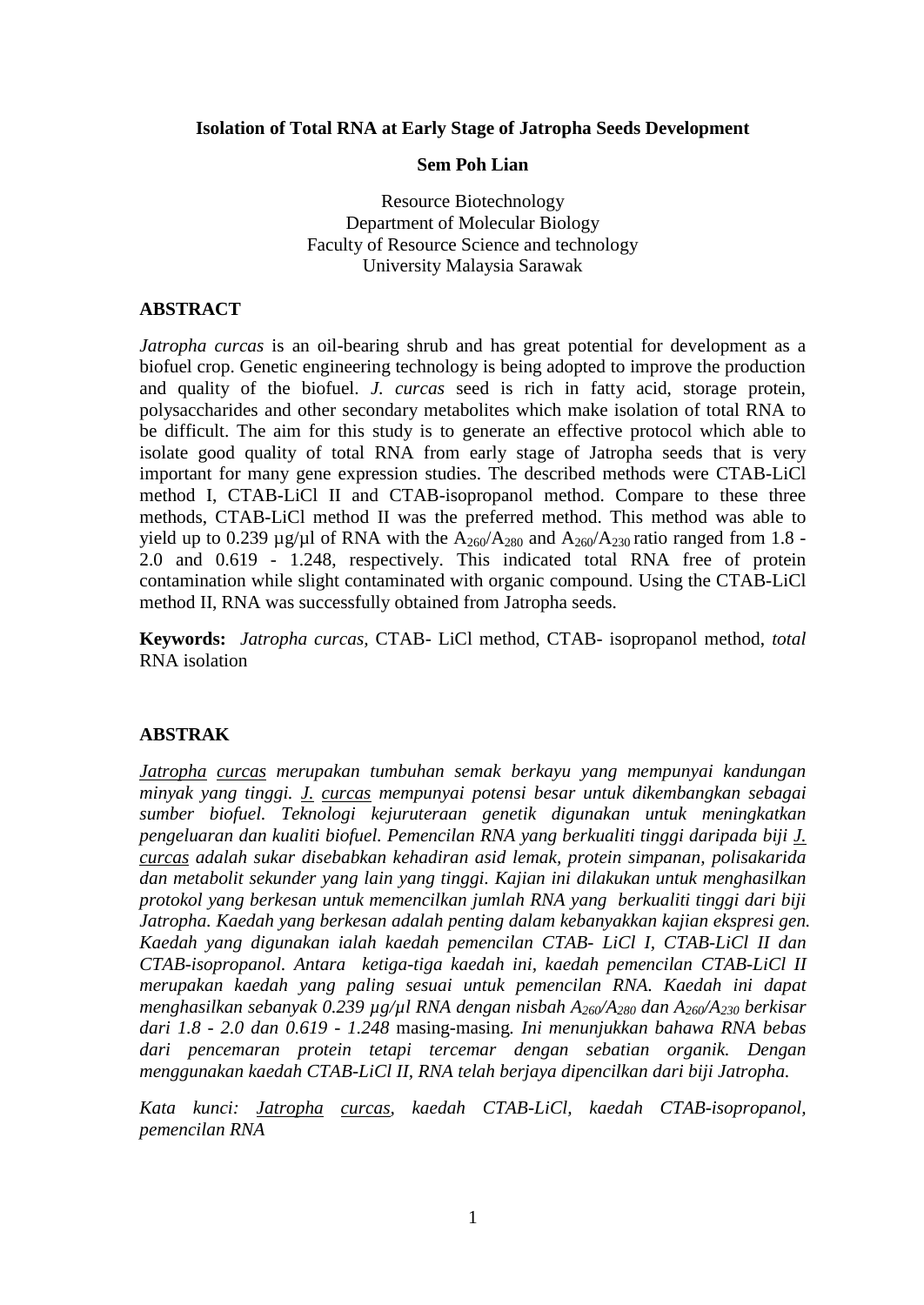#### **1.0 INTRODUCTION**

*Jatropha curcas* is locally known as "jarak pagar" in Malaysia, especially in Peninsular Malaysia (Salimon & Abdullah, 2008). It is belonging to tribe Joannesieae Crotonoideae in the Euphorbiaceae family (Divakara *et al.*, 2010). *J. curcas* was first named by Linnaeus (1753) according to the binomial nomenclature of "Species Plantarum" (Heller, 1996). The term *Jatropha* is derived from Greek word "jatro" (doctor) and "trophe" (food/ nutrition) which implies its medical use (Divakara *et al.*, 2010). It is a native to tropical American but now thrives in many Latin American, Asian and African countries (Openshaw, 2000). Although Jatropha seed has high nutritional value since its kernel contains 22-27 % protein and 57-63 % lipid (Makkar & Becker, 1997), its toxic content especially "phorbol ester" cause it not edible and limited as food or feed source.

In some developing country, shortage of edible oil for human consumption will lead it not suitable for bio-diesel production. The non- edible oil from *J. curcas* seeds can be considered as a suitable source for the production of high quality biodiesel (Ye, *et al.*, 2009). Nowadays, biofuel is increasingly developing in Asia. Thailand and Indonesia also focus on the use of Jatropha oil as biofuel besides using the palm oil. Although government and private sectors in Malaysia have shown their interest in the developing of Jatropha oil, it is still in the nascent state (Lim & Teong, 2010). To date, the demand for biofuel production is keep on increasing. This urged the researchers to explore the oil rich Jatropha through biotechnology in order to understand the molecular basis in the seed oil improvement.

In this study, total RNA is isolated from early stage of Jatropha seeds because it is the important initial step for many molecular studies in plant biology, such as cDNA library construction. However, Jatropha seeds contain high quantity of polysaccharides, carbohydrates, lipids, polyphenols and proteins in its tissues which can interfere the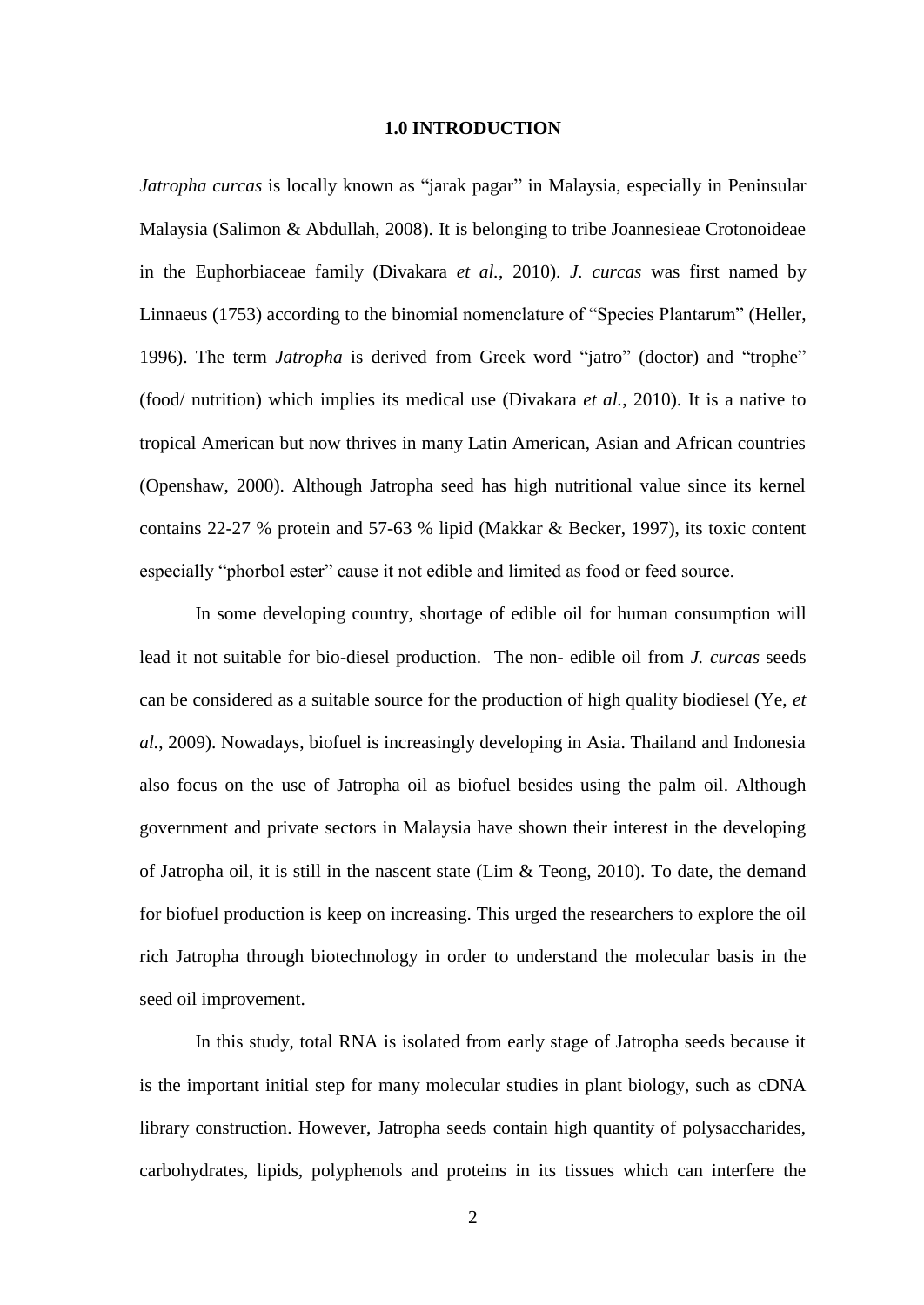successful extraction of total RNA. This may due to the co-purification of these secondary metabolites with isolated RNA. Polysaccharides and polyphenolics will bind to the RNAs during extraction to form the viscous, insoluble complexes that will eventually interfere the isolation steps (Pawlowski *et al.*, 1994, cited in Liu *et al.*, 1998). In addition, the instability and susceptibility of RNA to degradation by RNase which can be found anywhere such as skin and glassware is another obstacle for total RNA isolation (Rubio-Pina & Vazquez-Flota, 2008).

In this study, CTAB-LiCl method I, CTAB-LiCl method II and CTABisopropanol method were performed on *J. Curcas*. β-mercaptoethanol which is one of the salt in CTAB extraction buffer able to prevent sample oxidation and inhibit RNase release from tissue prior to chloroform extraction (Fu *et al.*, 2004). Moreover, according to Barlow *et al.* (1963), LiCl is a very effective method for precipitating RNA due to it inefficiently precipitates DNA, protein or carbohydrate. In addition, it removes free nucleotides efficiently to give more accurate value when quantitated by UV spectrophotometry. The success of the total RNA isolation was determined by high quality of total RNA with less contamination of polysaccharides and other secondary metabolites and distinct bands of 28S and 18S rRNA.

The objectives of this study are:

- 1. To isolate high quality and quantity of total RNA from early stage of Jatropha seeds.
- 2. To develop an effective protocol for total RNA isolation from early stage of Jatropha seeds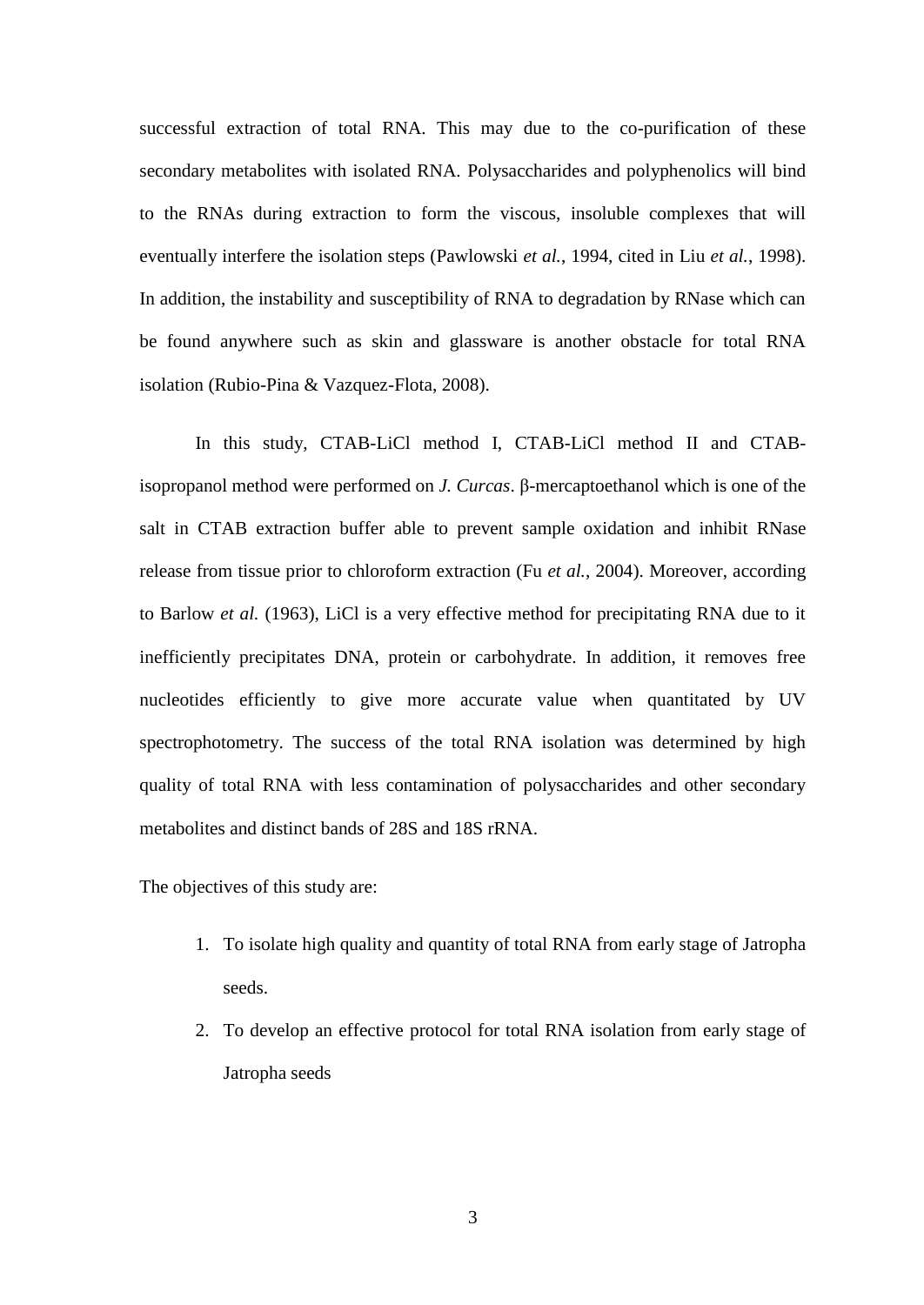# **2.0 LITERATURE REVIEW**

#### **2.1** *Jatropha curcas*

*J. curcas* is native at Central and South Amerika but now it is widely grown in many tropical and subtropical countries such as Myanmar, Thailand, Laos, Cambodia, India and Malaysia (Ye *et al.*, 2009). Jatropha plants contain approximately 175 species in the world. It is a multipurpose oil-bearing shrub which has life expectancy up to 50 years. In addition, Divakara *et al.* (2010) pointed out that it can grow to a height of about 5 m but if it grows under the favorable conditions, it can reach a height of 8 to 10 m (Figure 2.1).

*J. curcas* is succulent and able to adapt itself to dry season by sheds its leaves. Since Jatropha is drought resistant species, it able to grow at the marginal land, arid and semi-arid area. Besides, it can be considered as plant material for eco-restoration in all types of wasteland. Thus, it can use to reclaim land and control erosion. Since, *J. curcas* contains toxic compound, it is highly pest resistant and can be grown as live fence in order to contain or exclude farm animal (Salimon & Abdullah, 2008).

Moreover, *J. curcas* is a cross-pollinated crop. There are two propagation method for *J. curcas*, which are generative propagation (seeds) and vegetative propagation (cuttings). Jatropha seed required 10 days for germination while its fruit required 90 days to develop start from flowering until seed mature (Heller, 1996).

Jatropha is a diploid species with  $2n=22$  chromosome and base number of  $x=11$ (Divakara *et al.*, 2010; Heller, 1996). Divakara *et al*. (2010) stated that by using traditional sanger sequencing and next generation sequencing, Synthetic Genomic Inc. (SCI) and Asiatic Centre for Genome Technology (ACGT) has revealed that genome of Jatropha is approximately 400 million base pair in size.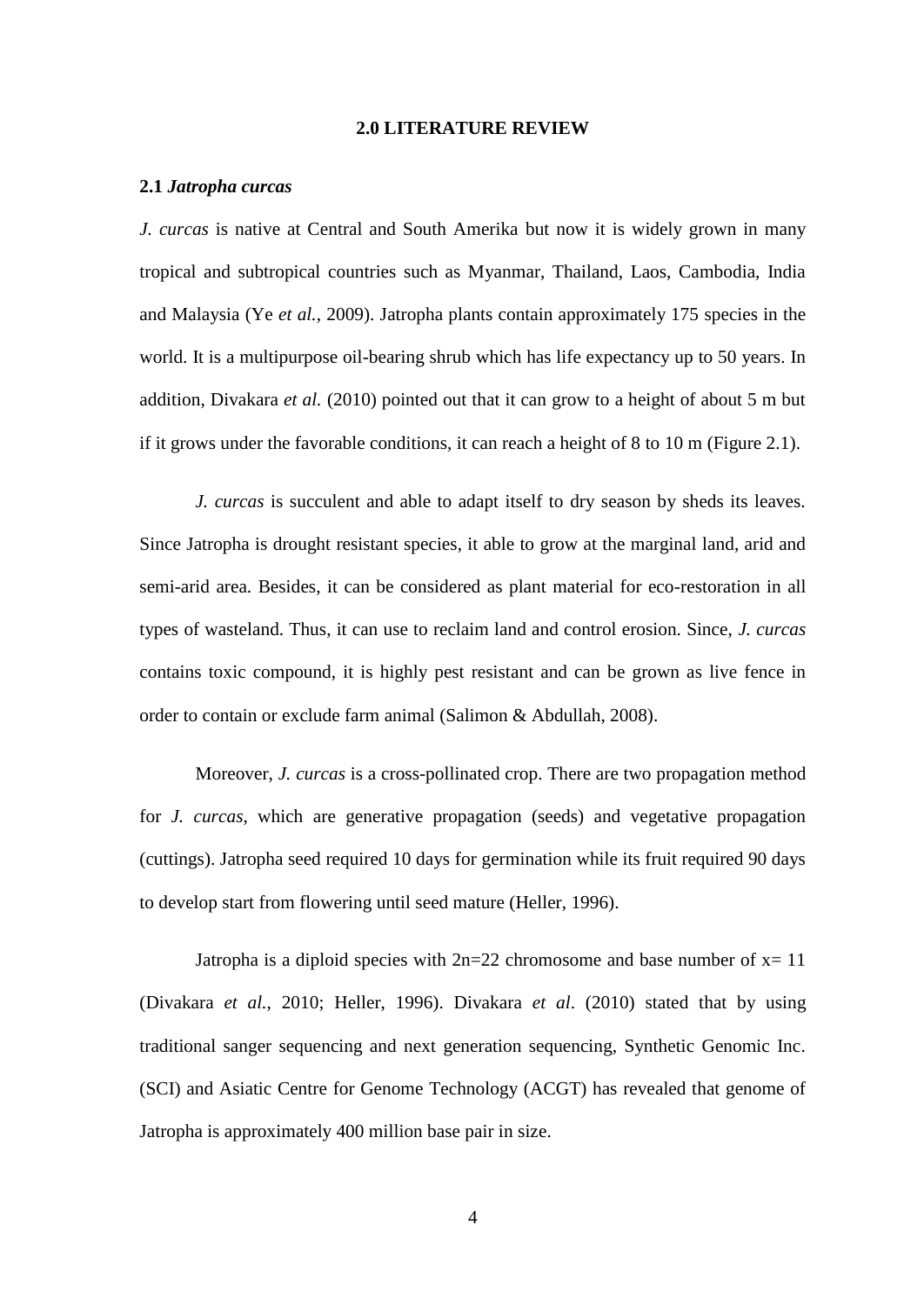

 Figure 2.1: **Morphology of** *J. curcas* **tree.** *J. curcas* can grow to a height of about 5 m. However, it can reach a height of 8-10 m if it grows at the favourable conditions. It has smooth bark, papery leaves and sturdy branches. In addition, it also has life expectancy of up to 50 years. (Source: http://www.ecofriendlymag.com/sustainable-transporation-and-alternativefuel/the-potential-of-jatropha/)

# **2.1.1 Lifecycle of Jatropha Fruit**

Silip *et al.* (2010) claimed that first buds were appeared around 85 to 98 days after seeding and these buds will develop into flowers within 7 and 18 days. The duration of development of flower to fruits set was taken around 1 to 8 days. From the fruit sets, fruits were developed into mature green stage within 21 to 35 days and become fully yellow or ripe fruit within 2 to 4 days. Lastly, 3 to 9 days is required to allow it to develop into fully senesced fruits (Table 2.1).

# **2.1.2 Jatropha seeds**

Jatropha seeds are black in color with 1.5 to 2 cm long and 5 cm thick (Figure 2.2). Its seed is weigh from 0.4 to over 1 g. Seed oil extracted from Jatropha seed can be used to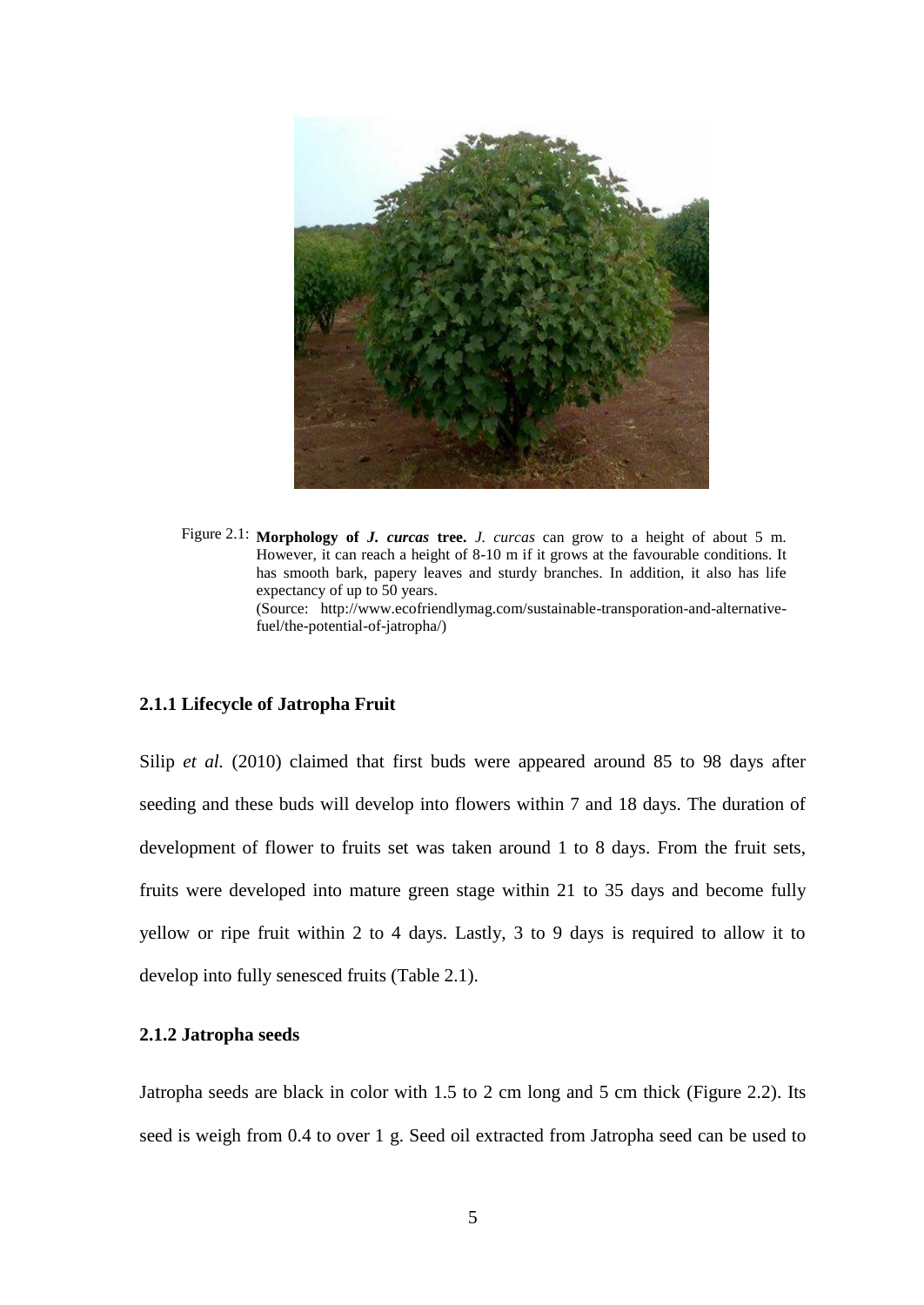produce insecticide, candle, soap, and have medicinal properties. For instance, it can be used to cure disease such as dysentery, hemorrhoids, coated tongue, gonorrhea, infertility, and skin infection (Ahmed & Salimon, 2009).

|                                            |      | Days           |         |
|--------------------------------------------|------|----------------|---------|
| Reprodutive variables                      | Min. | Max.           | Average |
| Seeding to first appearance of bud         | 85   | 98             | 91.5    |
| Bud development                            | 7    | 18             | 12.5    |
| Flowering to fruit set                     | 1    | 8              | 4.5     |
| Fruit set to physiological mature fruit or | 21   | 35             | 28      |
| mature green                               |      |                |         |
| Mature green to yellow fruit               | 2    | $\overline{4}$ | 3       |
| Mature green to black fruit                | 3    | 9              | 6       |
| Mature green to dry fruit                  | 6    | 17             | 11.5    |
| Flower to yellow fruit                     | 24   | 47             | 35.5    |
| Flower to black fruit                      | 27   | 56             | 41.5    |
| Flower to dry fruit                        | 36   | 73             | 54.5    |

# **Table 2.1: Lifecycle duration of** *J. curcas* **fruit.** There are wide variations in days for maturity of fruit, ripening and senescence.

(Source: Silip *et al.*, 2010)



**Figure 2.2 : Morphology of** *J. curcas* **seeds.** Jatropha seeds are black colour. It is 1.5 to 2 cm long and 5 cm thick. (Source:http://commons.wikimedia.org/wiki/File:S eed\_jatropha\_curcas.jpg)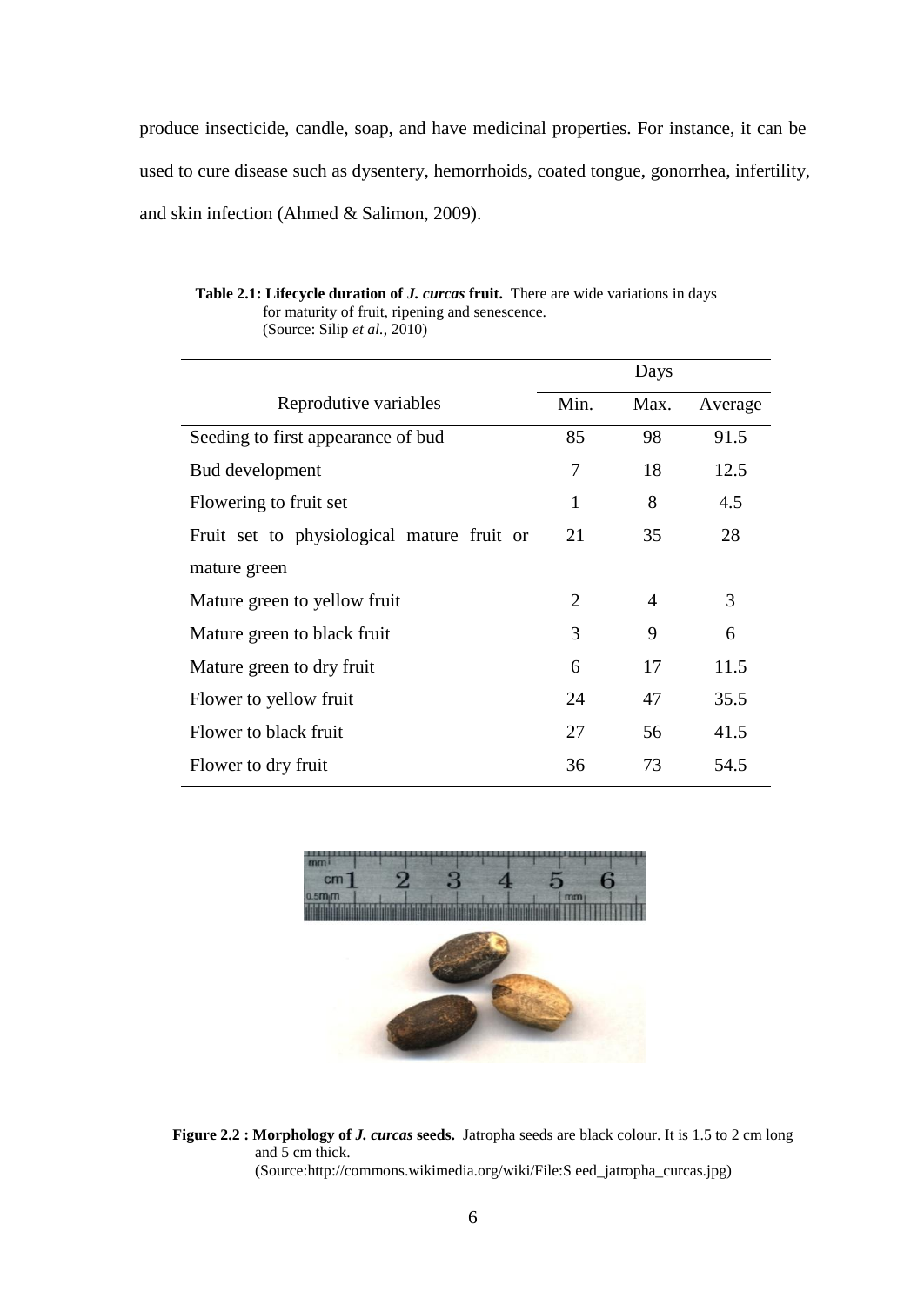Jatropha seeds are important for the production of biofuel. *J. curcas* oil is suitable for biodiesel production because it contains 78 to 84 % of unsaturated fatty acid (Salimon & Abdullah, 2008). A study by Salimon and Abdullah (2008) found that Jatropha seeds contains more unsaturated fatty acid (78.94 %) compared to the saturated fatty acid (21.05 %). They also pointed out that Jartropha seeds oil extracted from Malaysia consists of oleic 46.00 %, linoleic 31.96 %, palmitic 13.89 %, while less than 10 % is comprised of stearic and palmitoleic.

Although Jatropha seeds responsible in the production of biofuel, its high fraction of the unsaturated fatty acids may influence the oxidation stability of Jatropha oil (Diwani *et al.*, 2009). Seed cake remaining after oil extraction is rich in nitrogen, phosphorus and potash. It is suitable use as organic manure (Janick & Paull, 2008). Seed cake only can use as fodder after processing and detoxification (Openshaw, 2000).

*J. curcas* seed is toxigenic due to the presence of protein "curcin" and phorbol ester. However, phorbol esters have been identified as the major toxic compounds in Jatropha (Ahmed & Salimon, 2009). It is a tumour-promoting compound that can regulates different signal transduction pathways and other cellular metabolic activities. Besides that, it also can cause purgation and skin- irritant effect (Garland & Barr, 1998). A study by Ahmed and Salimon (2009) found that Malaysia *J. curcas* seed oil has low level of phorbol esters (0.23 %), compared to Indonesia (1.58 %) and India (0.58 %). However, plant that contains phorbol ester will show it toxicological manifestations in animals" food sources containing them even at very low concentrations (Goel *et al.*, 2007).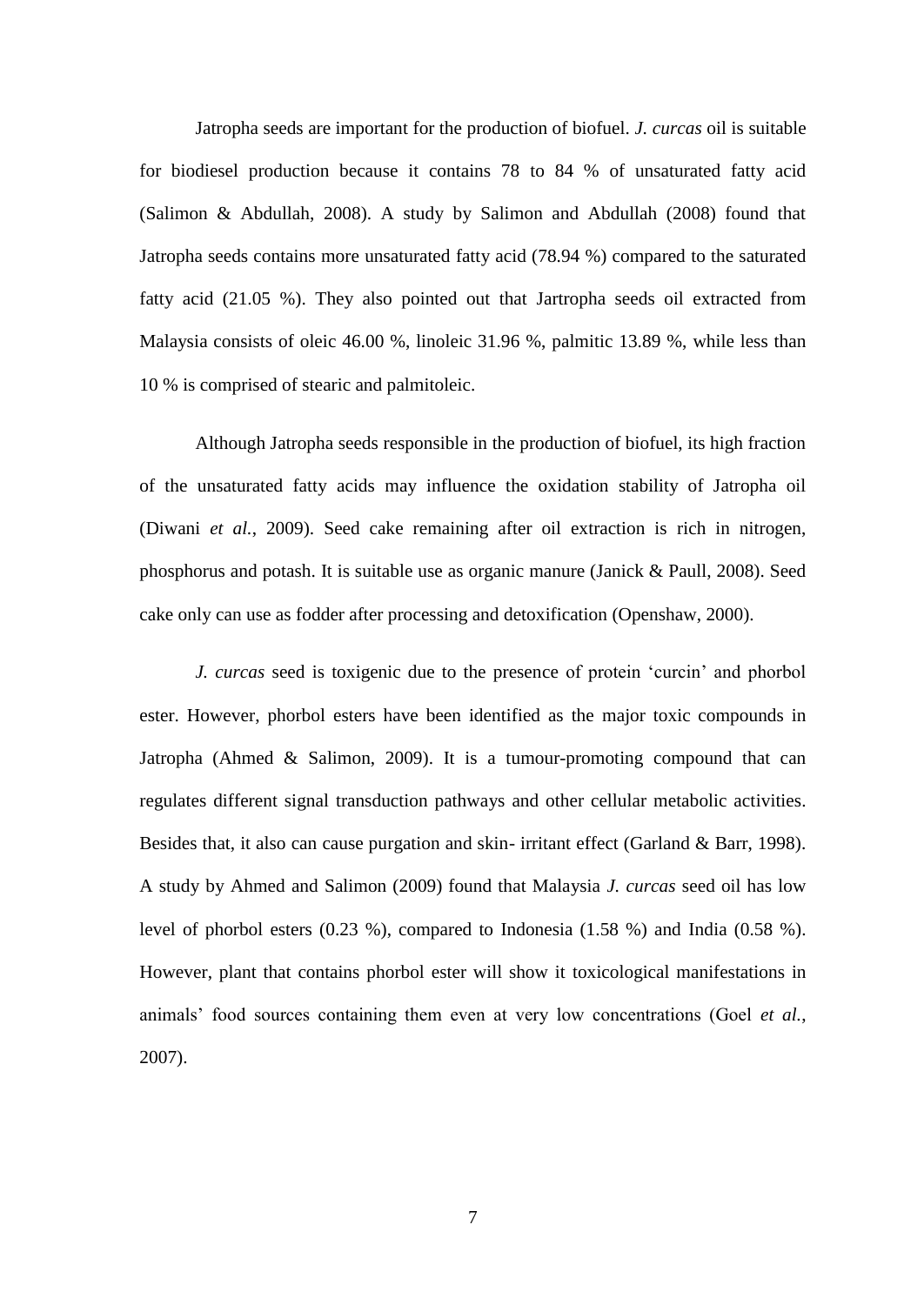#### **2.1.3 Early Stage of Jatropha Seeds**

A study about the lipid profiling of developing *J. curcas L*. seeds has been carried out by Annarao *et al.* (2008). They pointed out that early stage of seed has the highest moisture content compared to late stage. Besides that, the seed area which corresponded to increase in fresh weight of the seeds also increases as seed grow and shrink at the late stage. Jatropha seeds will synthesis lipid around three weeks after fertilization whereas synthesis of triacylglycerol (TAG) at the fourth week. As it grows, there is decrease in sterols and free fatty acids (FFA) concentration, increase of TAG accumulation and little fatty acid methyl esters (FAME) formation (Annarao *et al.*, 2008).

Moreover, higher amount of fatty acid and other secondary metabolites which can interfere the total RNA isolation process can be found in Jatropha seeds during maturity (Sangha *et al.*, 2010). Thus, early stage of Jatropha seed that contain less interfering compounds is considered more suitable for total RNA isolation than the late stage of Jatropha seed.

## **2.1.4 Uses of Jatropha**

Besides producing biofuel, it also plays important roles in industrial and medicinal areas. The leaves of *J. curcas* can be traditionally used as an anti-inflammatory and anticoagulant (Nayak & Patel, 2010). Besides, the decoction is use as traditional medicine against coughs, antiseptics after birth, malaria and treats hypertension. Furthermore, the leaf sap can be used to treat haemorrhoids (Richard & NeBambi, 2010).

The stems are chewing sticks in Nigeria that can treat gum disease by strengthen the gum. Moreover, latex produced from the stem can also be used as a medicine by healing the wounds and skin diseases (Richard & NeBambi, 2010). Latex also have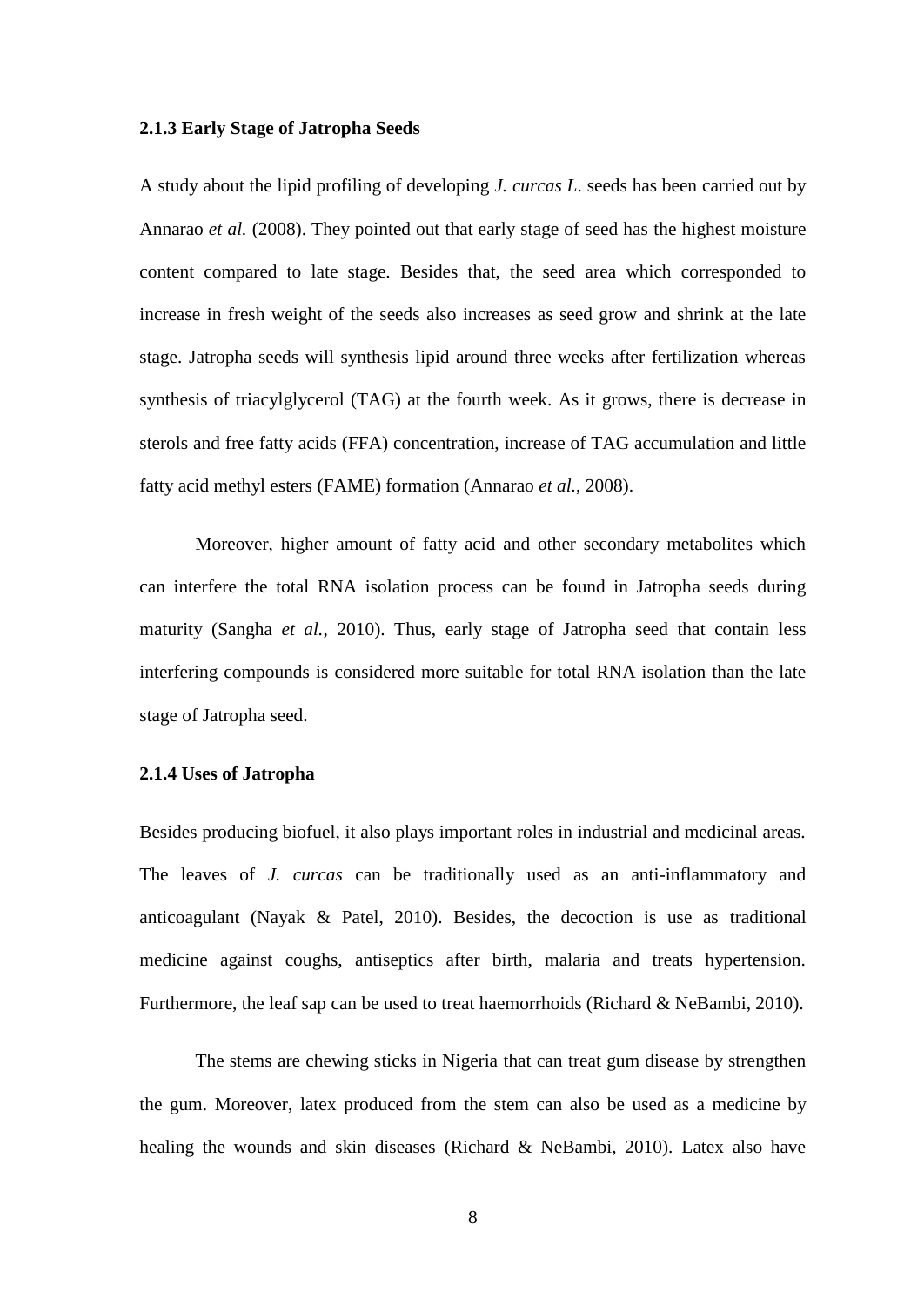antimicrobial properties which able to against *Staphylococcus aureus*, *Escherichia coli*, *Klebsiella pneumonia*, *Streptococcus pyogenes* and *Candida albicans* (Heller, 1996).

# **2.2 Total RNA**

Total RNA is a single stranded molecule that contains all the RNA of the cells, such as mRNA, tRNA and rRNA. Besides, it is suitable for use in gene expression and functional genomics analyses (Baharina, 2005). DNA sequence of gene which passes through RNA intermediate is used to produce specific protein sequence to express their functional effect. Since RNA contains only the functional coding region, analysis of total RNA will provide information about the gene expression, regulation and function. A high-quality and purified total RNA is considered as the starting material for many applications such as Northern hybridization and RT-PCR (Martin *et al.*, 2001).

Moreover, RNA is labile as it is susceptible to degradation by endogenous and exogenous RNases. Unlike DNases, RNases do not require cofactor. Thus, chelating agents cannot eliminate some of the RNase but able to protect DNA against DNases by binding divalent cations (Mark, 1997). Therefore, quality of isolated RNA can improve by carefully handling and protect the tissue or cells from all sources of RNases when storage the samples, RNA isolation process and storage the isolated RNA.

mRNA consists of less than 5 % of the cellular RNA. Small amount of purified mRNA is difficult to quantitative and particular messenger species has the risk to be loss during mRNA purification (Martin *et al.*, 2001). Thus, in this study, total RNA will be isolated from the *J. curcas* seed instead of mRNA. Moreover, the use of RNA instead of DNA in this study is due to the absence of intron in the RNA and its suitability for genomic expression library construction (Baharina, 2005).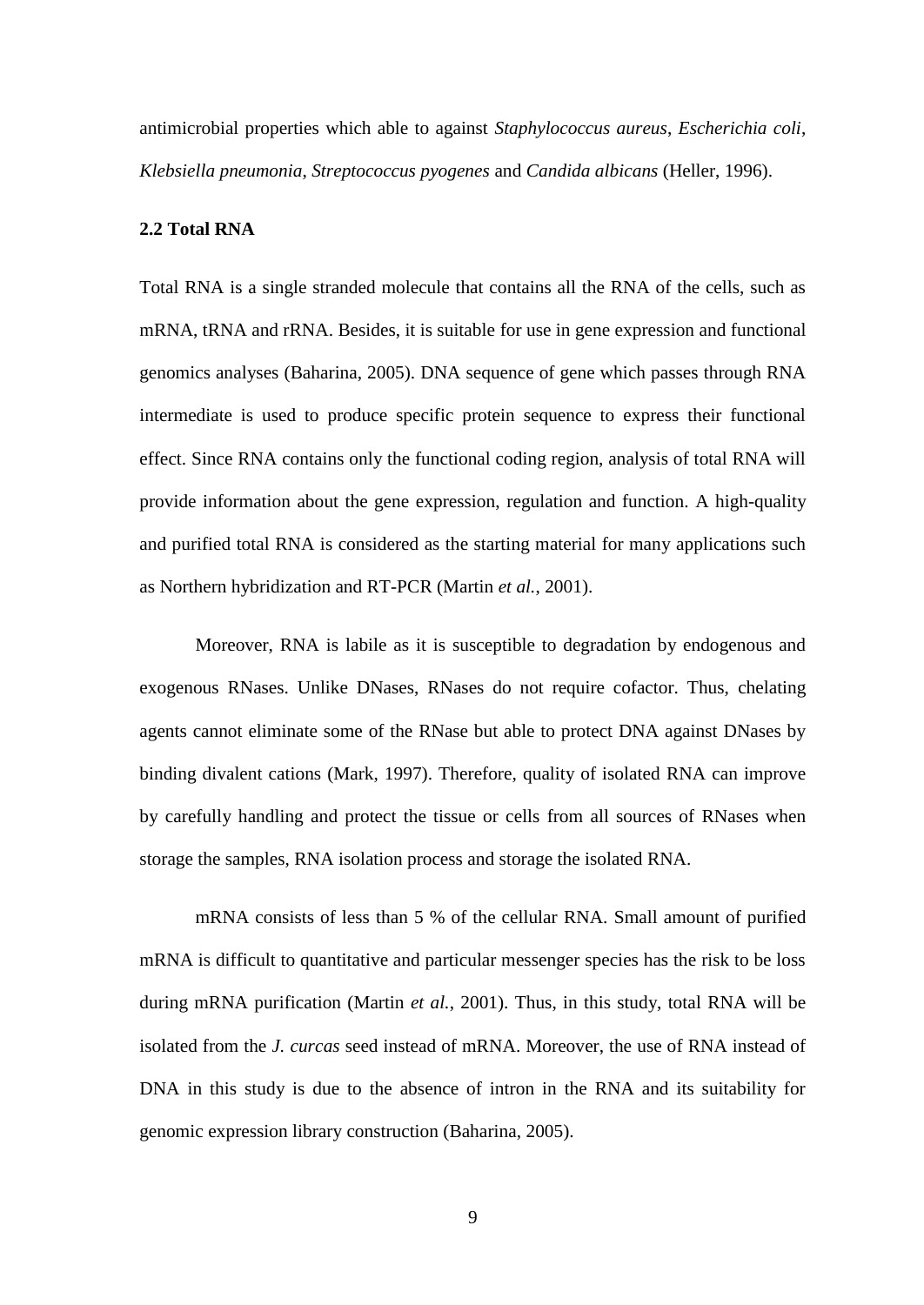# **2.3 RNA isolation method**

Isolating high-quality RNA from plant tissue is often difficult due to large quantities of lipids, polysaccharides, phenols and other secondary metabolites that accumulate in this tissue and co-purify with the RNA. Plant tissue that rich in lipid and polysaccharides such as *J. curcas* seeds will have the risk in difficulty to separate the RNA and the cellular debris. This can be evidenced by the presence of white flocculent material which unable to accumulate as interface in the aqueous phase after centrifugation (Martin *et al.*, 2001).

To date, many researches have been done to develop numerous RNA extraction protocol. Mostly rely on guanidine/ guanidinium salts (Chomczynski & Sacchi, 1987; Logemann *et al.*, 1987, cited in Liu *et al.*, 1998), sodium dodecyl bromide (SDS)/ phenol (Hosein, 2001) and CTAB-LiCl (Azevedo *et al.*, 2003; Zeng & Yang, 2002).

Due to the ineffectiveness of guanidinium salt solutions in isolate significant amounts of RNA from black spruce dry seed. Tai *et al.* (2004) had developed urea-LiCl method which uses urea instead of guanidinium salts as a denaturant. This method successfully isolated 5 to 10 µg of total RNA from 100 mg of black spruce dry seeds with the given A<sub>260/280</sub> ratio approximately 2.0. However, Kansal *et al.* (2008) pointed out that the method described by Tai *et al.* (2004) is time consuming regarding the time of centrifugation during separation and precipitation of RNA.

Furthermore, Singh *et al.* (2003) used the guanidine hydrochloride-based buffer system to isolate RNA from wheat and other carbohydrate-rich seeds. 148 µg of RNA was successfully isolate from 100 mg of tissue. This protocol just took 3 and a half hours for isolation RNA and able to obtain pure RNA which has the  $A_{260/280}$  ratio of 1.85 (Singh *et al*., 2003). Whereas, Zeng and Yang (2002) mentioned that guanidine-based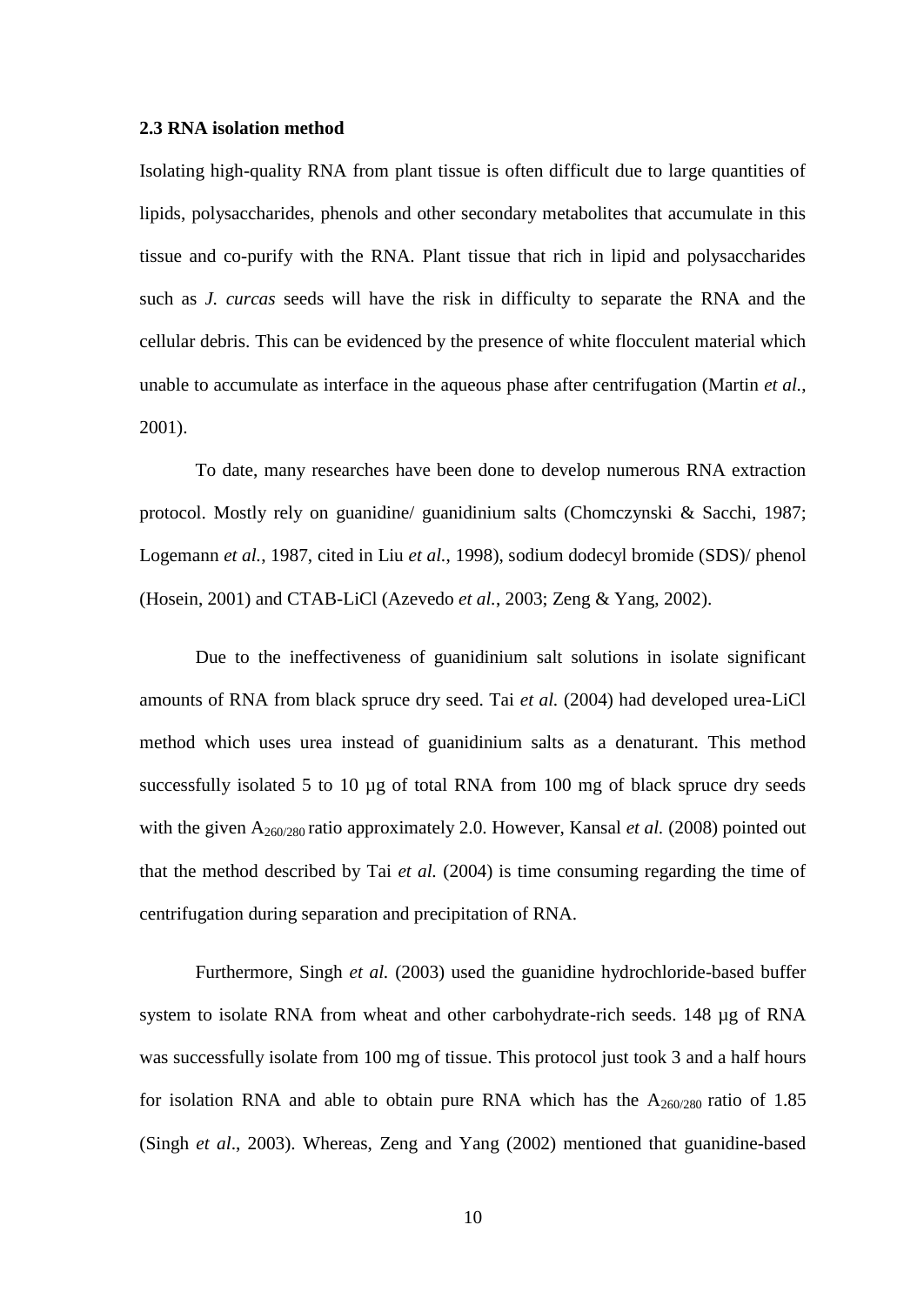method were unsuccessfully extracted RNA from high viscous samples rich in polyphenols and polysaccharides. The RNA pellet obtained from this method is brown and water insoluble (Zeng & Yang, 2002).

Moreover, Ding *et al.* (2008) developed an acid phenol-silica particle based method to isolate high-quality RNAs from various plant tissues recalcitrant to extraction. Using this protocol, they successfully isolated high quality of RNA with less contamination. Besides, RNA sample that obtained also showed intact bands in the agarose gels (Ding *et al.*, 2008). Sangha *et al.* (2010) expressed their view that although this protocol is a quick and effective method, preparation of silica particle is time consuming step that took about 24 h and the yield is low. Moreover, this method also has safety issues in handling and disposal since it required the use of toxic acid phenol for extracting RNA.

Besides, a method that combined the CTAB based RNA extraction method and a silica column of a commercial plant RNA extraction kit had been developed by Sangha *et al.* (2010) in order to isolate RNA from immature seeds of *J. curcas* L. This method was able to reduce the extraction time from two days to 3 hours by skipping the LiCl precipitation step. The ratio of  $A_{260}/A_{280}$  and  $A_{260}/A_{230}$  were greater than 2.0, which indicating that no contamination with protein and polysaccharides compound. The yield of total RNA obtained by using this method is  $282.42 \pm 12.91$  µg/ g (Sangha *et al.*, 2010).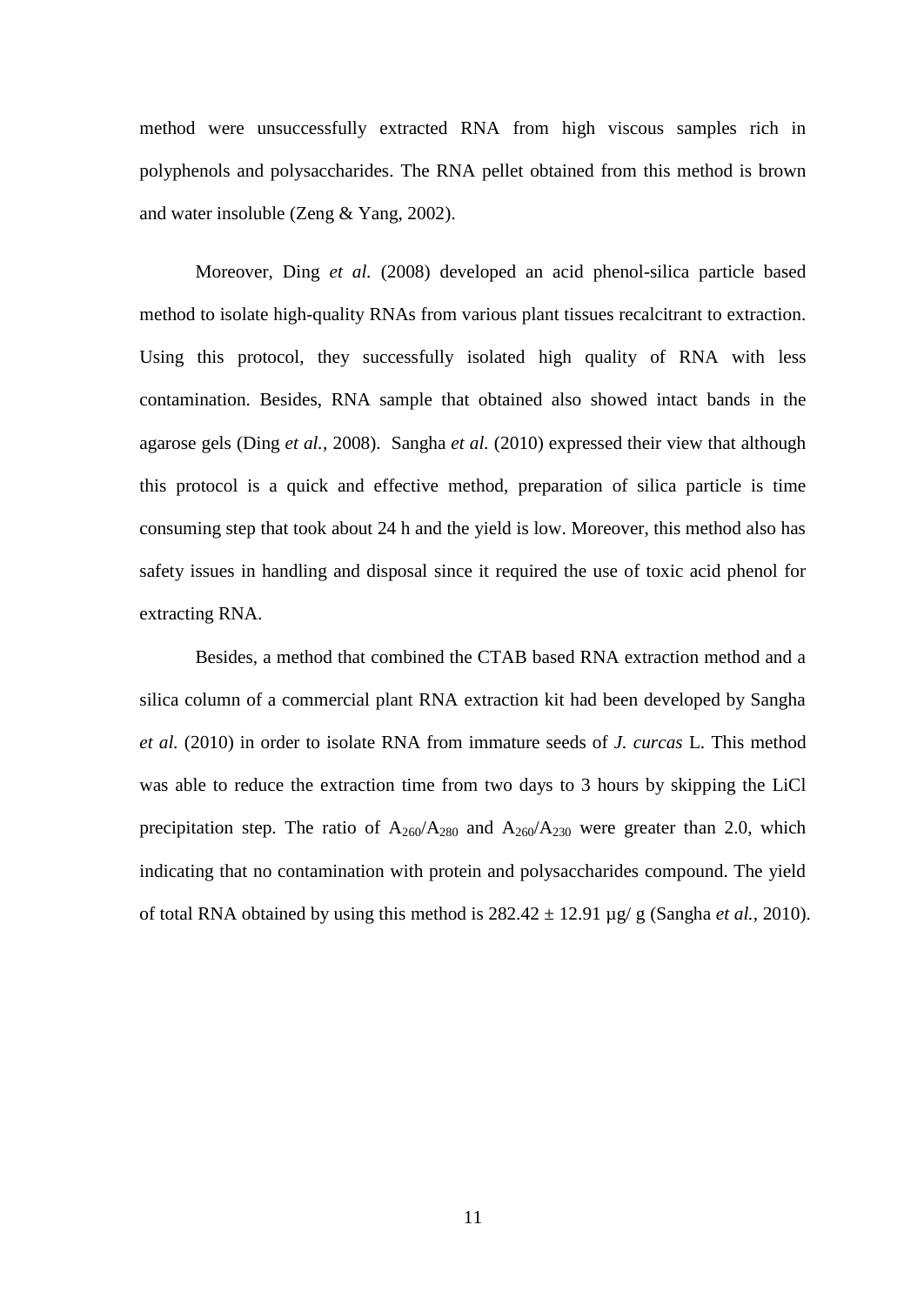# **3.0 MATERIALS AND METHODS**

#### **3.1 Sample Collection**

Early stage of *J. curcas* fruits, at 4 to 5 weeks after flowering was selected for total RNA isolation. Sample of Jatropha fruits were obtained from Alam Widuri Sdn. Bhd. For sampling purpose, early stage of Jatropha fruits was randomly collected from different trees. After obtained the seeds from the fruits, the seeds were immediately preserved in liquid nitrogen and stored at  $-80\degree$ C until further use.

# **3.2 Preparation of Sample for Total RNA Isolation**

Total RNA isolation was carried out by using three different protocols, namely, CTAB-LiCl method I, CTAB-LiCl method II and CTAB-isopropanol.

## **3.2.1 CTAB-LiCl Method I**

Total RNA was extracted by using Sangha *et al.* (2010) and Zeng and Yang (2002) method with some modifications. Before grinding, the kernels of Jatropha seeds were separated from the seed shell. 0.5 g of Jatropha seeds sample was frozen in the liquid nitrogen rapidly and grind into a fine powder with a pestle and mortar. The frozen powder was transferred to a pre-chilled 50 ml Falcon tube. 5 ml prewarmed extraction buffer (Appendix A) was added to the sample and mix completely by inverting the tube. The sample was incubated for 30 minutes at  $65^{\circ}$ C in a water bath with vigorous shaking several times.

After incubation, an equal volume of Chloroform: Isoamylalcohol (24:1) was added to the sample in a fume hood and vortexed for 30 seconds. Then, the sample was centrifuged at 6,000 rpm for 30 minutes at 4  $^{\circ}$ C. Thereafter, the aqueous supernatant (1)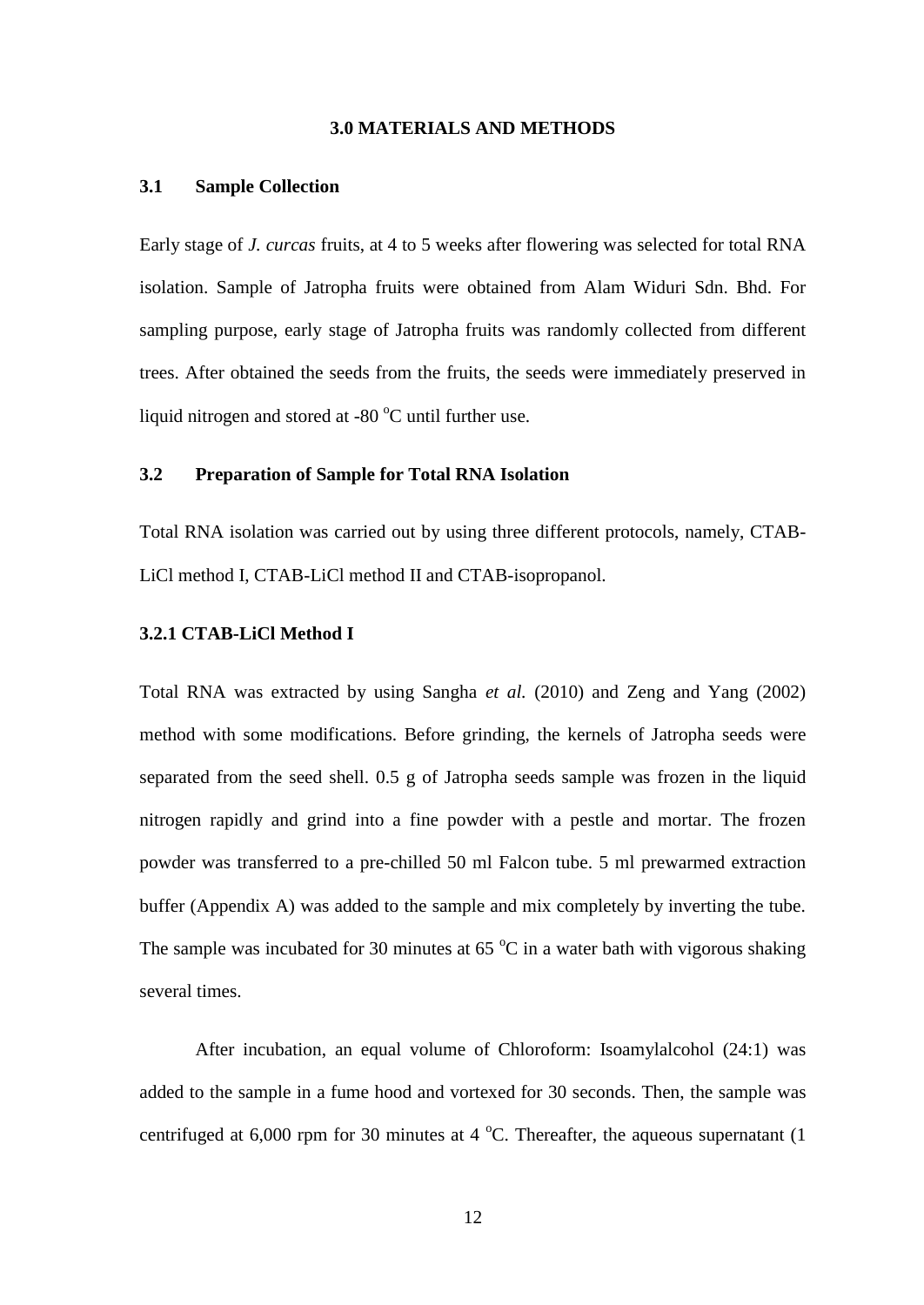ml/ tube) was transferred into 2 ml RNase-free microcentrifuge tubes and re-extracted with an equal volume of Chloroform: Isoamylalcohol. Subsequently, it was centrifuged again at 10,000 rpm for 10 minutes at 4  $^{\circ}$ C. The supernatant was collected very slowly and carefully in order to avoid taking in chloroform. Then, it was centrifuged at 13,000 rpm for 30 minutes at  $4^{\circ}$ C to pellet and discard the insoluble material. The supernatant was precipitated by addition of 0.25 volumes of 10 M LiCl (Appendix A). The mixture was mixed by inversion and the tube was standing for overnight at  $4^{\circ}$ C to precipitate the RNA.

The next day, after precipitation of RNA, the RNA was pelleted by centrifugation at 13,000 rpm for 45 minutes at 4  $^{\circ}$ C. The supernatant was completely discarded. Then the pellet was washed 3 times with 70 % ethanol and centrifuged at 13,000 rpm for 2 minutes at 4 °C. Total RNA was air dried for 10 minutes and dissolved in DEPC-treated water (Appendix A). After that, total RNA was stored at -80  $^{\circ}$ C until use.

In this study, total RNA extraction method was repeated by modifying the concentration of LiCl (Table 3.1).

**Table 3.1: RNA isolation with different LiCl concentration (M).** RNA precipitation step was repeated with different molar concentration of LiCl in order to find out the optimum molar concentration of LiCl that able to precipitate RNA effectively.

| Replication                     |  |  |  |
|---------------------------------|--|--|--|
| Molar concentration of LiCl (M) |  |  |  |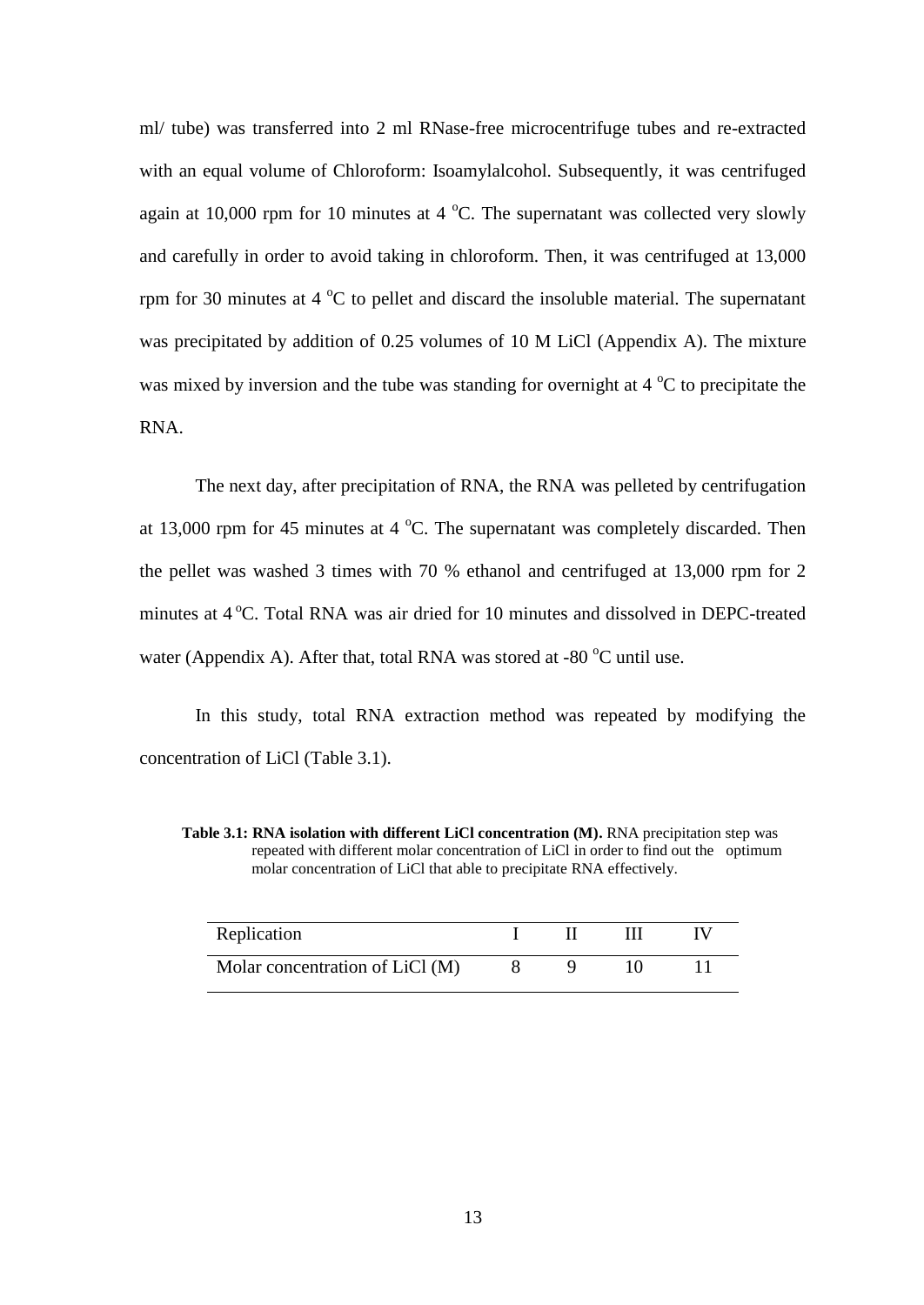# **3.2.2 CTAB-LiCl Method II**

Total RNA was extracted by using Azevedo *et al.* (2003) method with some modifications. Before grinding, the kernels of Jatropha seeds were separated from the seed shell. 0.8 g of Jatropha seeds were grounded with mortar and pestle with liquid nitrogen into fine powder form.

The CTAB extraction buffer (10 ml) [Appendix A] was added inside a 50 ml falcon tube and preheated at 42  $\degree$ C for 10 minutes. 0.8 g of frozen tissue was immediately added to the extraction buffer and mixed well by vortex. The sample was incubated for 90 minutes at 42 °C in a water bath with vortex several times. One volume of chloroform-isoamyl alcohol (24:1) was then added and mixed by vortex. The sample was then centrifuged at 6,000 rpm for 30 minutes at 4 °C. After that, the supernatant was transferred to another centrifuge tube and an equal volume of chloroform-isoamyl alcohol was added and centrifuge again at 13,000 rpm for 20 minutes at 4 °C. ¼ volume of 10 M LiCl (Appendix A) was added followed by transferred the supernatant into new 1.5 ml tube. The samples were then stored at -20 °C overnight. Next day, the samples were centrifuged 13,000 rpm for 15 minutes at 4 °C and the pellet was washed with 2 M LiCl (Appendix A) and centrifuged at 13,000 rpm for 15 minutes at 4  $\degree$ C. Supernatant was then discarded and pellet was dissolved in 20 to 50 µl of DEPC- treated distllled water.

Starting from the LiCl precipitation step, the resulting supernatant was repeated by using differences LiCl concentration (Table 3.1).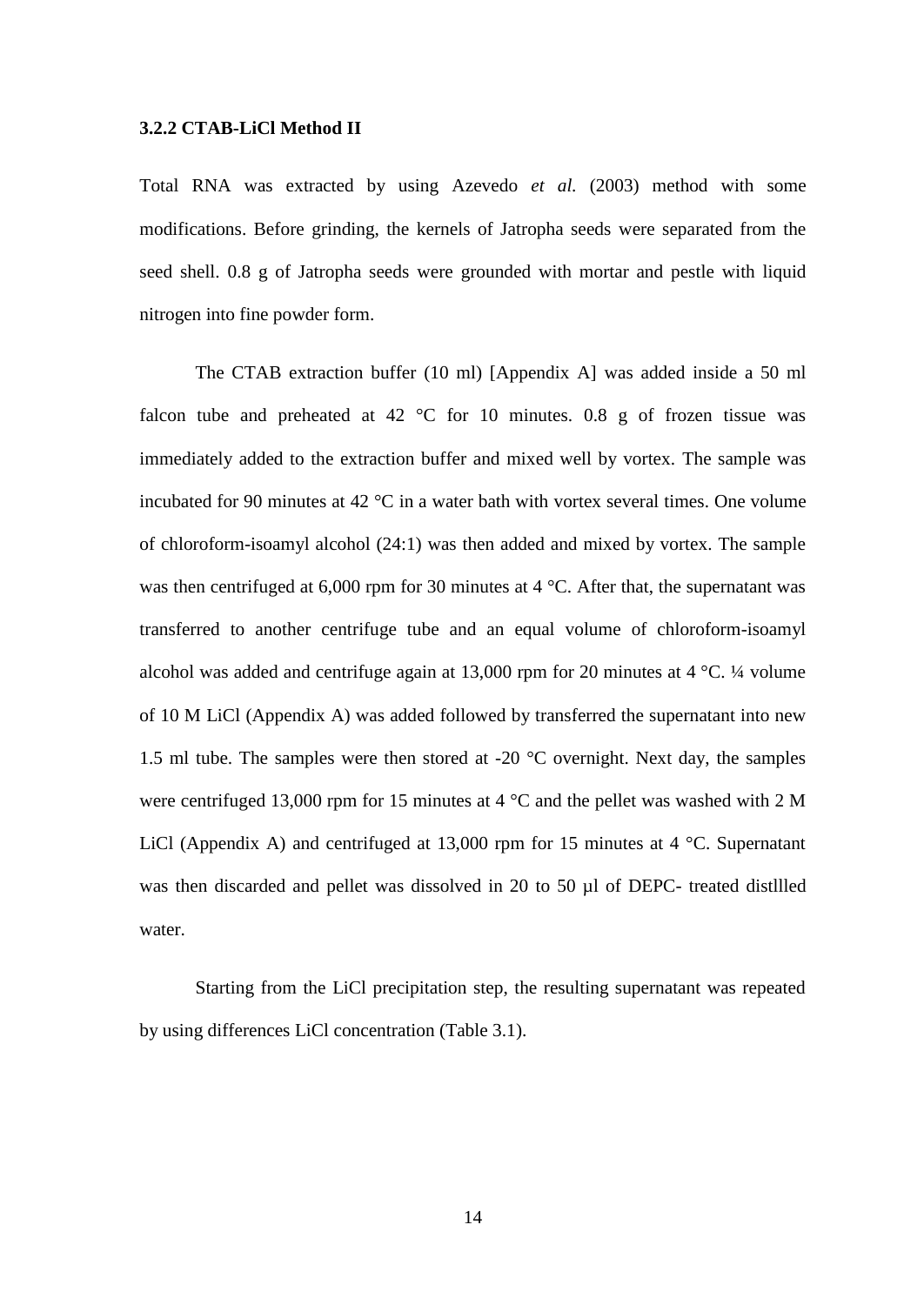#### **3.2.3 CTAB-isopropanol**

Total RNA was extracted by using Azevedo *et al.* (2003) method with replace the LiCl precipitation method with isopropanol. Before grinding, the kernels of Jatropha seeds were separated from the seed shell. 0.8 g of Jatropha seeds sample was grounded with mortar and pestle with liquid nitrogen into fine powder form.

The CTAB extraction buffer (10 ml) [Appendix A] was added inside a 50 ml falcon tube and preheated at 42  $\degree$ C for 10 minutes. 0.8 g of frozen tissue was immediately added to the extraction buffer and mixed well by vortex. The sample was incubated for 90 minutes at 42  $^{\circ}$ C in a water bath with vortex several times. One volume of chloroform-isoamyl alcohol (24:1) was then added and mixed by vortex. The sample was then centrifuged at 6,000 rpm for 30 minutes at 4 °C. After that, the supernatant was transferred to another centrifuge tube and an equal volume of chloroform-isoamyl alcohol was added and centrifuge again at 13,000 rpm for 20 minutes at 4 °C. Equal volume of isopropanol was added followed by transferred the supernatant into new 1.5 ml tube. The samples were centrifuged at 13,000 rpm for 10 minutes at 4 °C. The pellet was washed with 70 % ethanol and stored at -20 °C overnight. Next day, the samples were centrifuge at 13,000 rpm for 10 minutes at 4 °C. Supernatant was then discarded and pellet was dissolved in 20 to 50 µl of DEPC-treated distilled water.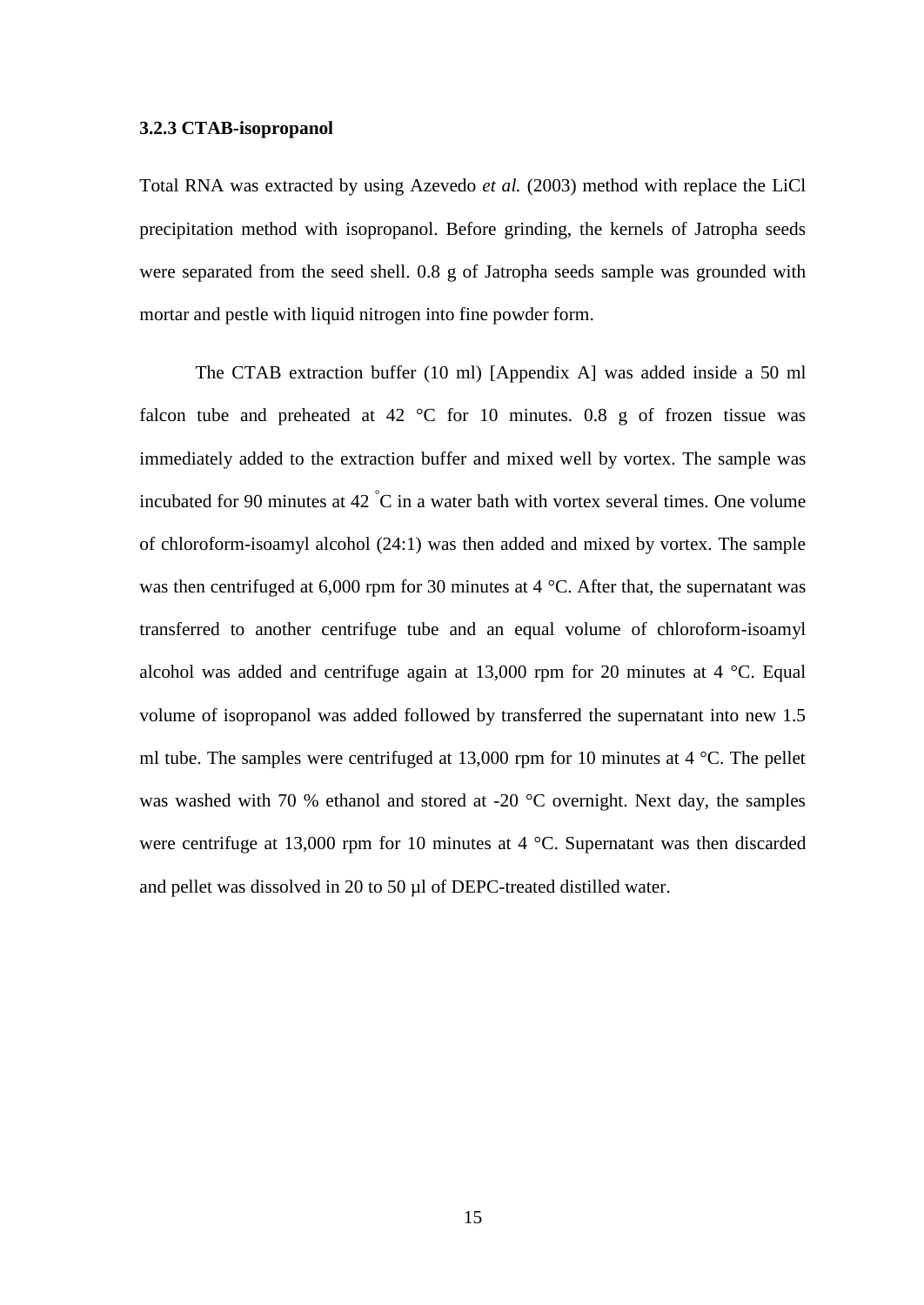# **3.3 RNA Analysis by Using Agarose Gel Electrophoresis**

After RNA isolation, size and integrity of isolated RNA were verified by running samples on 1% Agarose Gel Electrophoresis. 0.5 g of agarose was dissolved in 50 ml of 1 x tris-acetate (TAE) buffer in conical flask. After that, the solution was boiled in microwave for 1 minute. Agarose gel was then cooled down to between 55 °C to 65 °C. 1 µl of ethidium bromide was added and swirled to mix. After that, agarose gel was poured into the tray with comb. Agarose gel was then left for 30 minutes to solidify. After 30 minutes, TAE buffer was poured into the gel tank to submerge the gel to 2 to 5 mm depth. RNA sample  $(5 \mu l)$  was mixed with 1  $\mu l$  of gel loading dye (bromophenol blue) on the parafilm by using pipette. Ladder (1 kb and 100 bp) and samples were loaded into the well and ran for 45 minutes at 100 V. After gel electrophoresis being successfully conducted, the ethidium bromide stained gel was visualized under UV transilluminator .

## **3.4 RNA Quantification**

The quality and quantity of the total RNA extracts was quantified by using spectrophotometer. 5 µl of total RNA sample was diluted with 495 µl sterile distilled water in cuvette and quantified spectrophotometrically at wavelengths of 230 nm (A<sub>230</sub>), 260 nm  $(A_{260})$ , 280 nm  $(A_{280})$ . The 260/280 and 260/230 absorption ratio was verified as quality indexes.